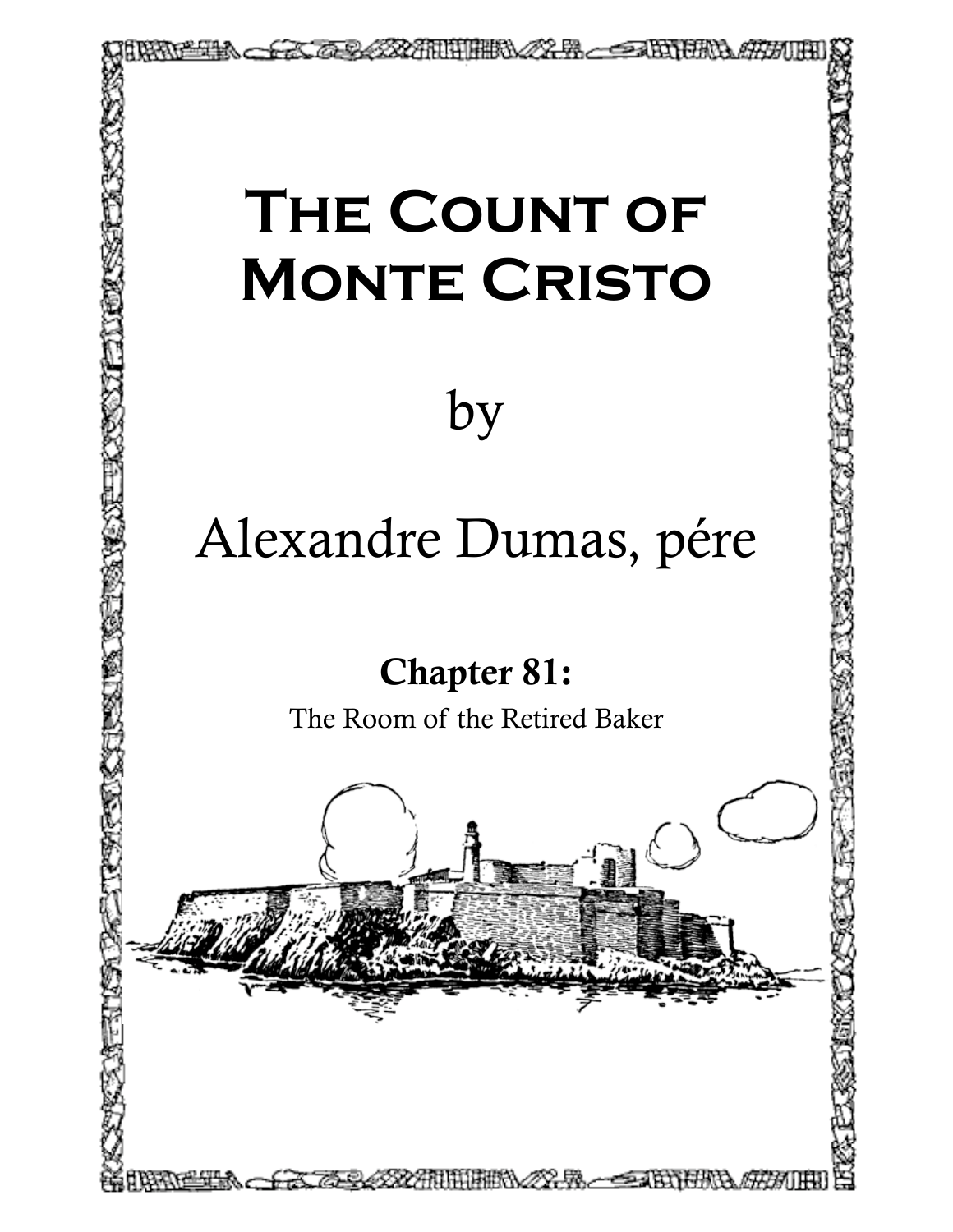The evening of the day on which the Count of Morcerf had left Danglars' house with feelings of shame and anger at the rejection of the projected alliance, M. Andrea Cavalcanti, with curled hair, mustaches in perfect order, and white gloves which fitted admirably, had entered the courtyard of the banker's house in La Chaussee d'Antin. He had not been more than ten minutes in the drawing–room before he drew Danglars aside into the recess of a bow–window, and, after an ingenious preamble, related to him all his anxieties and cares since his noble father's departure. He acknowledged the extreme kindness which had been shown him by the banker's family, in which he had been received as a son, and where, besides, his warmest affections had found an object on which to centre in Mademoiselle Danglars. Danglars listened with the most profound attention; he had expected this declaration for the last two or three days, and when at last it came his eyes glistened as much as they had lowered on listening to Morcerf. He would not, however, yield immediately to the young man's request, but made a few conscientious objections. "Are you not rather young, M. Andrea, to think of marrying?"

"I think not, sir," replied M. Cavalcanti; "in Italy the nobility generally marry young. Life is so uncertain, that we ought to secure happiness while it is within our reach."

"Well, sir," said Danglars, "in case your proposals, which do me honor, are accepted by my wife and daughter, by whom shall the preliminary arrangements be settled? So important a negotiation should, I think, be conducted by the respective fathers of the young people."

"Sir, my father is a man of great foresight and prudence. Thinking that I might wish to settle in France, he left me at his departure, together with the papers establishing my identity, a letter promising, if he approved of my choice, 150,000 livres per annum from the day I was married. So far as I can judge, I suppose this to be a quarter of my father's revenue."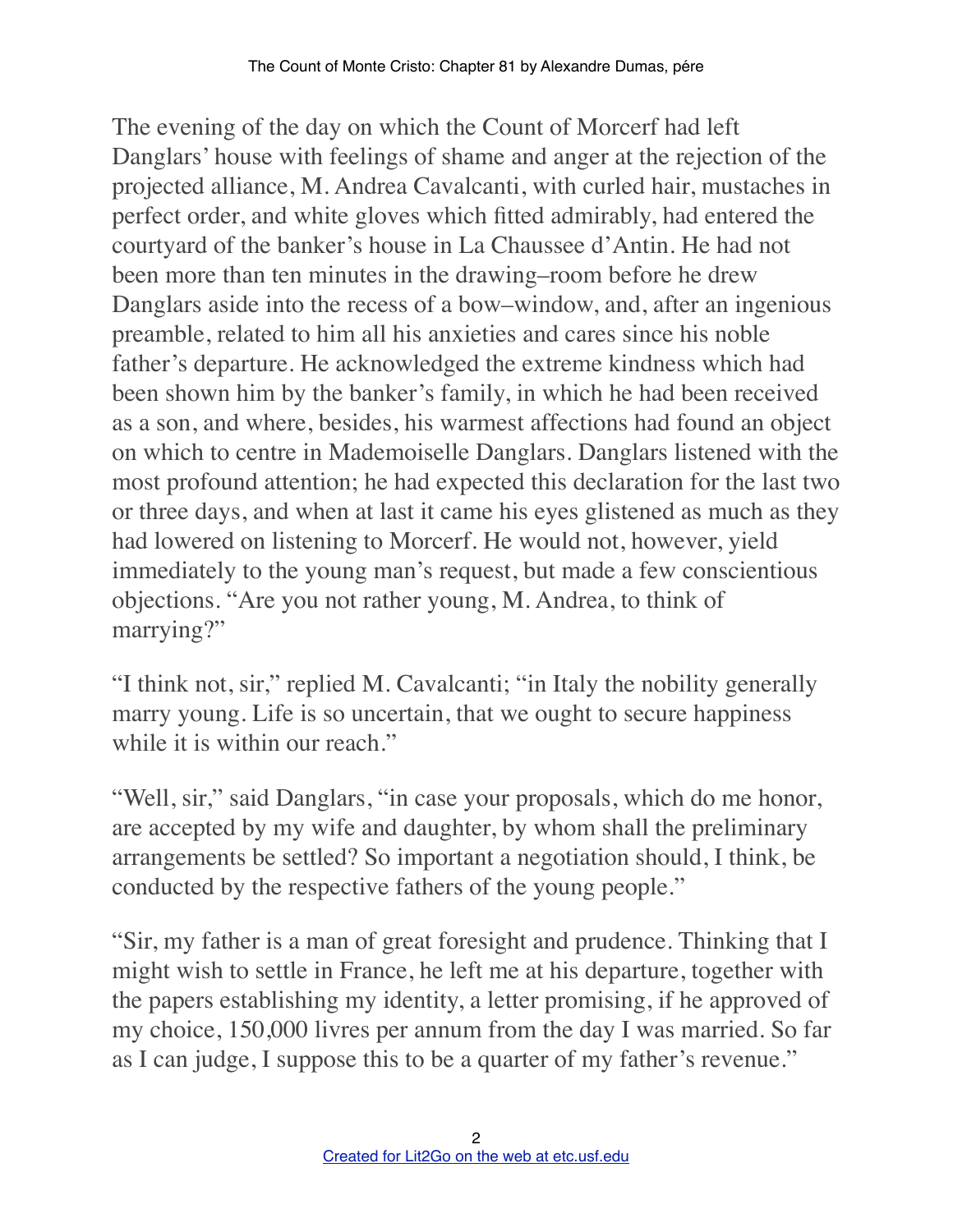"I," said Danglars, "have always intended giving my daughter 500,000 francs as her dowry; she is, besides, my sole heiress."

"All would then be easily arranged if the baroness and her daughter are willing. We should command an annuity of 175,000 livres. Supposing, also, I should persuade the marquis to give me my capital, which is not likely, but still is possible, we would place these two or three millions in your hands, whose talent might make it realize ten per cent."

"I never give more than four per cent, and generally only three and a half; but to my son–in–law I would give five, and we would share the profit."

"Very good, father–in–law," said Cavalcanti, yielding to his low–born nature, which would escape sometimes through the aristocratic gloss with which he sought to conceal it. Correcting himself immediately, he said, "Excuse me, sir; hope alone makes me almost mad,—what will not reality do?"

"But," said Danglars,—who, on his part, did not perceive how soon the conversation, which was at first disinterested, was turning to a business transaction,—"there is, doubtless, a part of your fortune your father could not refuse you?"

"Which?" asked the young man.

"That you inherit from your mother."

"Truly, from my mother, Leonora Corsinari."

"How much may it amount to?"

"Indeed, sir," said Andrea, "I assure you I have never given the subject a thought, but I suppose it must have been at least two millions." Danglars felt as much overcome with joy as the miser who finds a lost treasure, or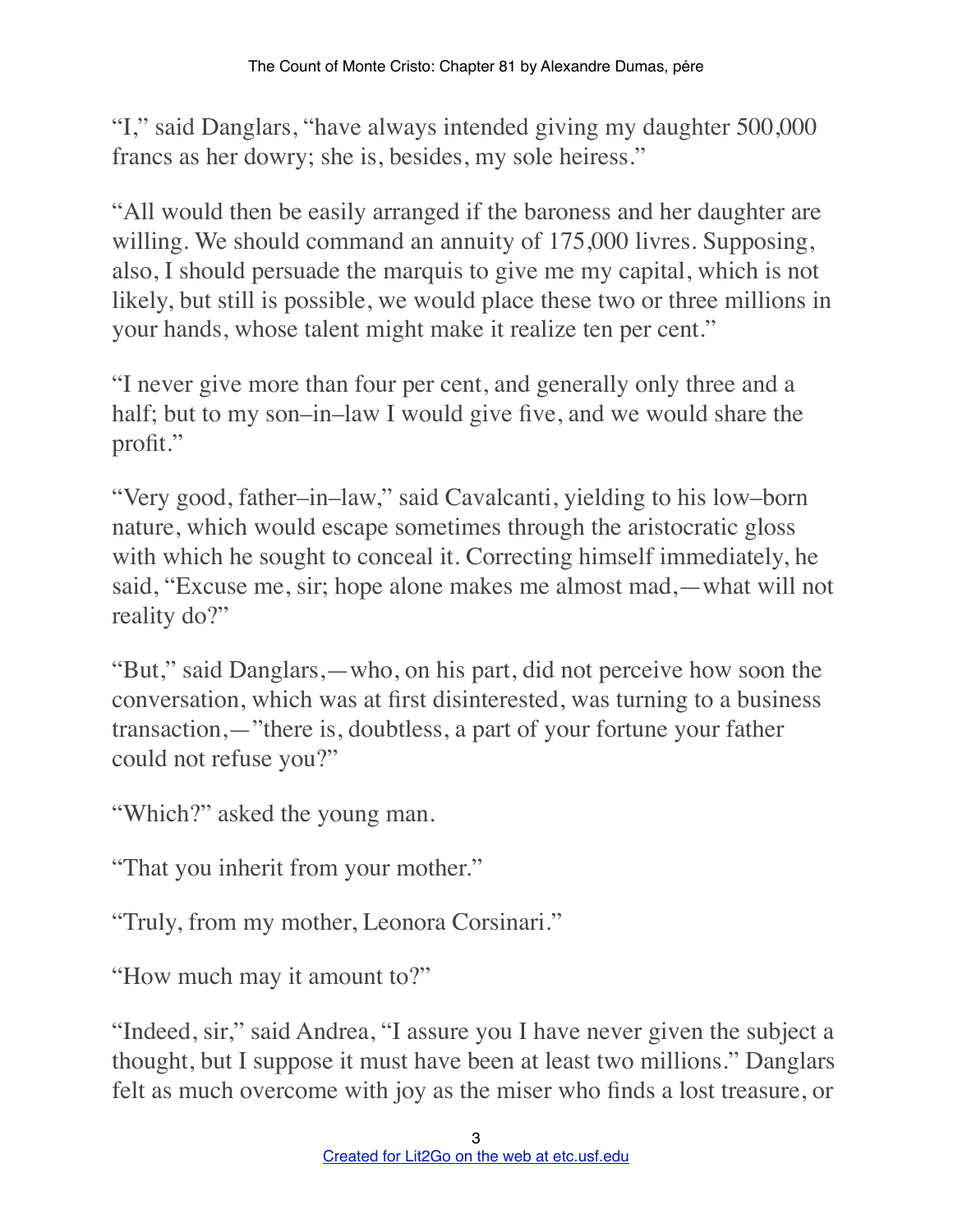as the shipwrecked mariner who feels himself on solid ground instead of in the abyss which he expected would swallow him up.

"Well, sir," said Andrea, bowing to the banker respectfully, "may I hope?"

"You may not only hope," said Danglars, "but consider it a settled thing, if no obstacle arises on your part."

"I am, indeed, rejoiced," said Andrea.

"But," said Danglars thoughtfully, "how is it that your patron, M. de Monte Cristo, did not make his proposal for you?" Andrea blushed imperceptibly. "I have just left the count, sir," said he; "he is, doubtless, a delightful man but inconceivably peculiar in his ideas. He esteems me highly. He even told me he had not the slightest doubt that my father would give me the capital instead of the interest of my property. He has promised to use his influence to obtain it for me; but he also declared that he never had taken on himself the responsibility of making proposals for another, and he never would. I must, however, do him the justice to add that he assured me if ever he had regretted the repugnance he felt to such a step it was on this occasion, because he thought the projected union would be a happy and suitable one. Besides, if he will do nothing officially, he will answer any questions you propose to him. And now," continued he, with one of his most charming smiles, "having finished talking to the father–in–law, I must address myself to the banker."

"And what may you have to say to him?" said Danglars, laughing in his turn.

"That the day after to–morrow I shall have to draw upon you for about four thousand francs; but the count, expecting my bachelor's revenue could not suffice for the coming month's outlay, has offered me a draft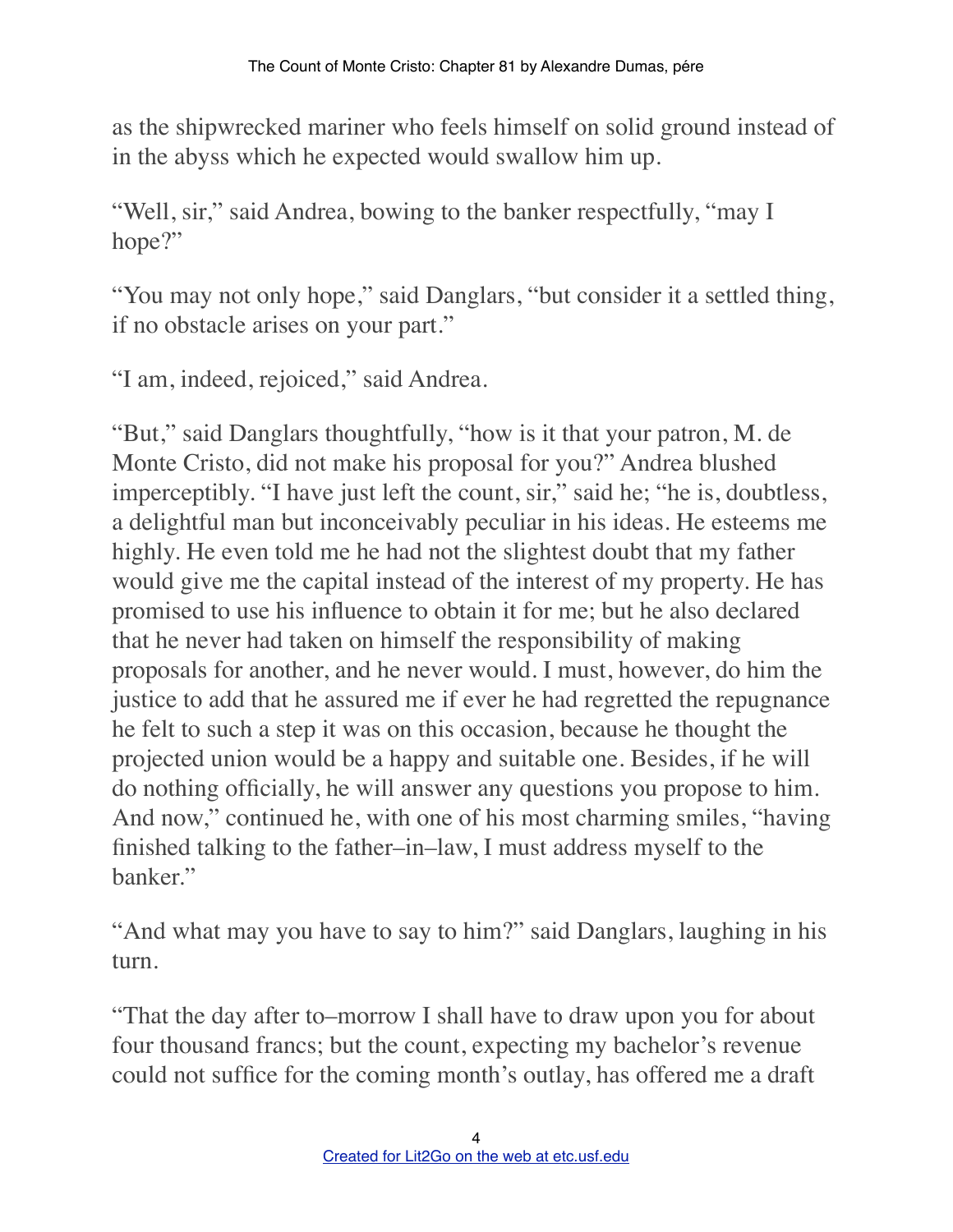for twenty thousand francs. It bears his signature, as you see, which is all–sufficient."

"Bring me a million such as that," said Danglars, "I shall be well pleased," putting the draft in his pocket. "Fix your own hour for to– morrow, and my cashier shall call on you with a check for eighty thousand francs."

"At ten o'clock then, if you please; I should like it early, as I am going into the country to–morrow."

"Very well, at ten o'clock; you are still at the Hotel des Princes?"

"Yes."

The following morning, with the banker's usual punctuality, the eighty thousand francs were placed in the young man's hands as he was on the point of starting, after having left two hundred francs for Caderousse. He went out chiefly to avoid this dangerous enemy, and returned as late as possible in the evening. But scarcely had he stepped out of his carriage when the porter met him with a parcel in his hand. "Sir," said he, "that man has been here."

"What man?" said Andrea carelessly, apparently forgetting him whom he but too well recollected.

"Him to whom your excellency pays that little annuity."

"Oh," said Andrea, "my father's old servant. Well, you gave him the two hundred francs I had left for him?"

"Yes, your excellency." Andrea had expressed a wish to be thus addressed. "But," continued the porter, "he would not take them." Andrea turned pale, but as it was dark his pallor was not perceptible. "What? he would not take them?" said he with slight emotion.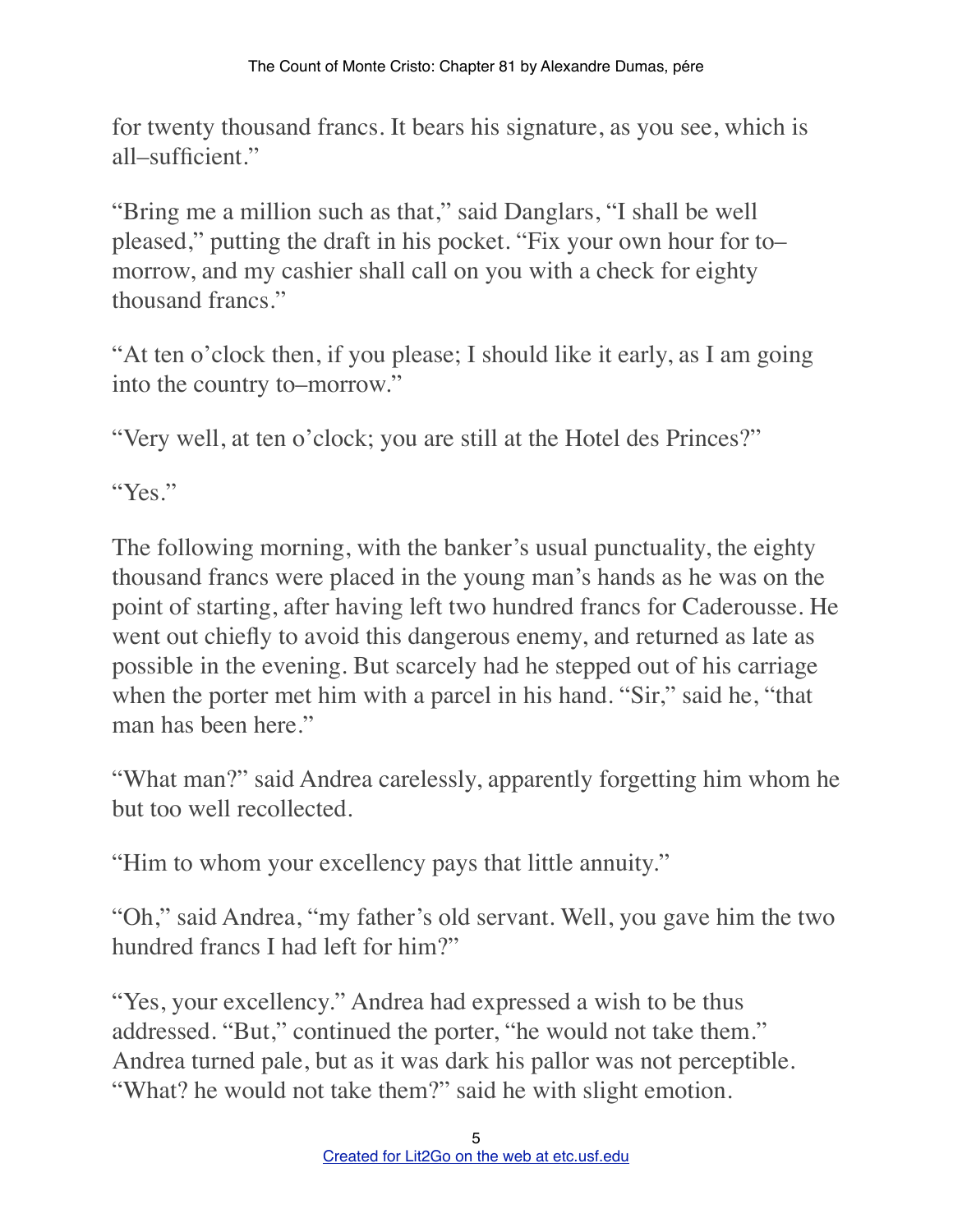"No, he wished to speak to your excellency; I told him you were gone out, and after some dispute he believed me and gave me this letter, which he had brought with him already sealed."

"Give it me," said Andrea, and he read by the light of his carriage–lamp, —"You know where I live; I expect you tomorrow morning at nine o'clock."

Andrea examined it carefully, to ascertain if the letter had been opened, or if any indiscreet eyes had seen its contents; but it was so carefully folded, that no one could have read it, and the seal was perfect. "Very well," said he. "Poor man, he is a worthy creature." He left the porter to ponder on these words, not knowing which most to admire, the master or the servant. "Take out the horses quickly, and come up to me," said Andrea to his groom. In two seconds the young man had reached his room and burnt Caderousse's letter. The servant entered just as he had finished. "You are about my height, Pierre," said he.

"I have that honor, your excellency."

```
"You had a new livery yesterday?"
```
"Yes, sir."

"I have an engagement with a pretty little girl for this evening, and do not wish to be known; lend me your livery till to–morrow. I may sleep, perhaps, at an inn." Pierre obeyed. Five minutes after, Andrea left the hotel, completely disguised, took a cabriolet, and ordered the driver to take him to the Cheval Rouge, at Picpus. The next morning he left that inn as he had left the Hotel des Princes, without being noticed, walked down the Faubourg St. Antoine, along the boulevard to Rue Menilmontant, and stopping at the door of the third house on the left looked for some one of whom to make inquiry in the porter's absence. "For whom are you looking, my fine fellow?" asked the fruiteress on the opposite side.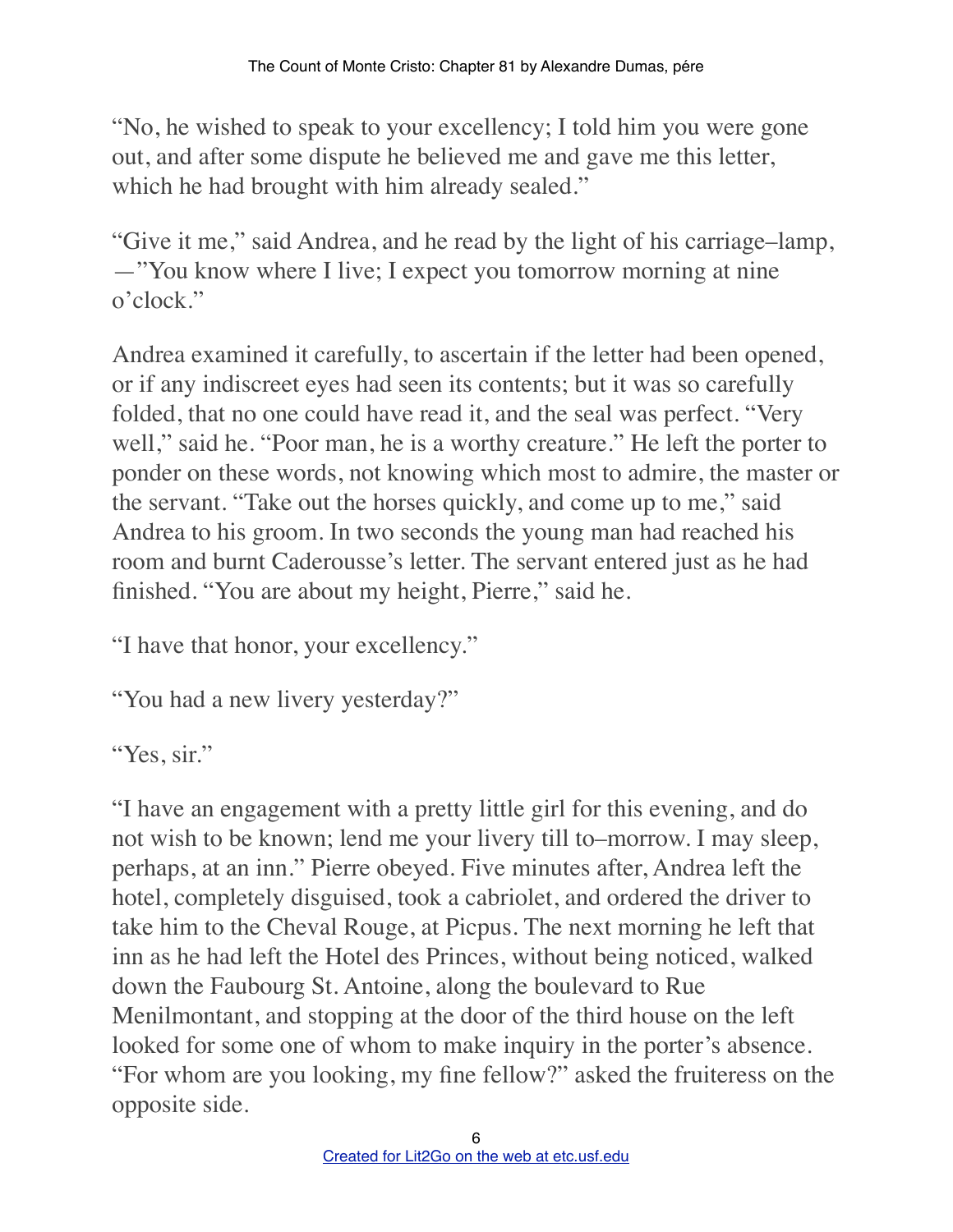"Monsieur Pailletin, if you please, my good woman," replied Andrea.

"A retired baker?" asked the fruiteress.

"Exactly."

"He lives at the end of the yard, on the left, on the third story." Andrea went as she directed him, and on the third floor he found a hare's paw, which, by the hasty ringing of the bell, it was evident he pulled with considerable ill–temper. A moment after Caderousse's face appeared at the grating in the door. "Ah, you are punctual," said he, as he drew back the door.

"Confound you and your punctuality!" said Andrea, throwing himself into a chair in a manner which implied that he would rather have flung it at the head of his host.

"Come, come, my little fellow, don't be angry. See, I have thought about you—look at the good breakfast we are going to have; nothing but what you are fond of." Andrea, indeed, inhaled the scent of something cooking which was not unwelcome to him, hungry as he was; it was that mixture of fat and garlic peculiar to provincial kitchens of an inferior order, added to that of dried fish, and above all, the pungent smell of musk and cloves. These odors escaped from two deep dishes which were covered and placed on a stove, and from a copper pan placed in an old iron pot. In an adjoining room Andrea saw also a tolerably clean table prepared for two, two bottles of wine sealed, the one with green, the other with yellow, a supply of brandy in a decanter, and a measure of fruit in a cabbage–leaf, cleverly arranged on an earthenware plate.

"What do you think of it, my little fellow?" said Caderousse. "Ay, that smells good! You know I used to be a famous cook; do you recollect how you used to lick your fingers? You were among the first who tasted any of my dishes, and I think you relished them tolerably." While speaking, Caderousse went on peeling a fresh supply of onions.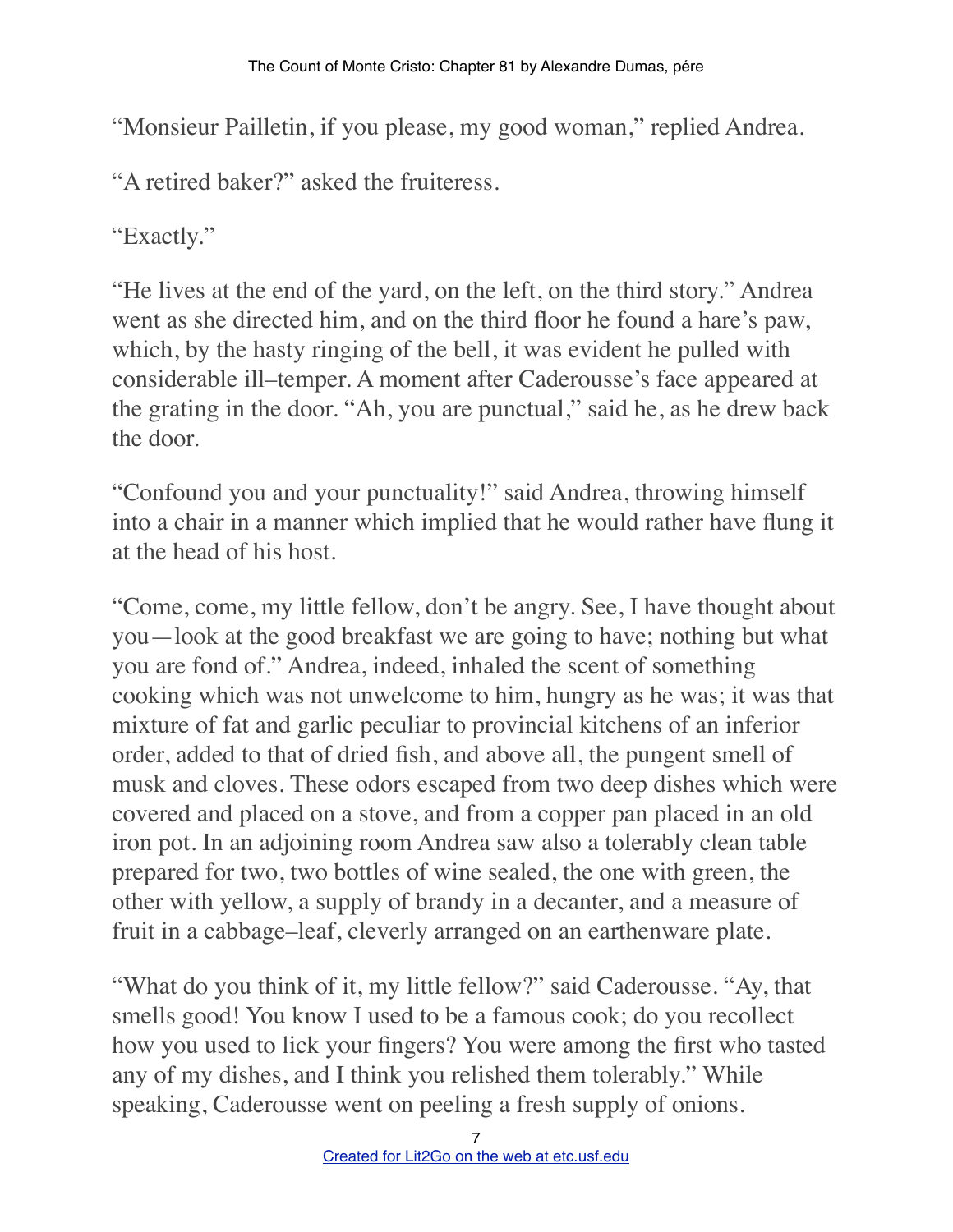"But," said Andrea, ill–temperedly, "by my faith, if it was only to breakfast with you, that you disturbed me, I wish the devil had taken you!"

"My boy," said Caderousse sententiously, "one can talk while eating. And then, you ungrateful being, you are not pleased to see an old friend? I am weeping with joy." He was truly crying, but it would have been difficult to say whether joy or the onions produced the greatest effect on the lachrymal glands of the old inn–keeper of the Pont–du–Gard. "Hold your tongue, hypocrite," said Andrea; "you love me!"

"Yes, I do, or may the devil take me. I know it is a weakness," said Caderousse, "but it overpowers me."

"And yet it has not prevented your sending for me to play me some trick."

"Come," said Caderousse, wiping his large knife on his apron, "if I did not like you, do you think I should endure the wretched life you lead me? Think for a moment. You have your servant's clothes on—you therefore keep a servant; I have none, and am obliged to prepare my own meals. You abuse my cookery because you dine at the table d'hote of the Hotel des Princes, or the Cafe de Paris. Well, I too could keep a servant; I too could have a tilbury; I too could dine where I like; but why do I not? Because I would not annoy my little Benedetto. Come, just acknowledge that I could, eh?" This address was accompanied by a look which was by no means difficult to understand. "Well," said Andrea, "admitting your love, why do you want me to breakfast with you?"

"That I may have the pleasure of seeing you, my little fellow."

"What is the use of seeing me after we have made all our arrangements?"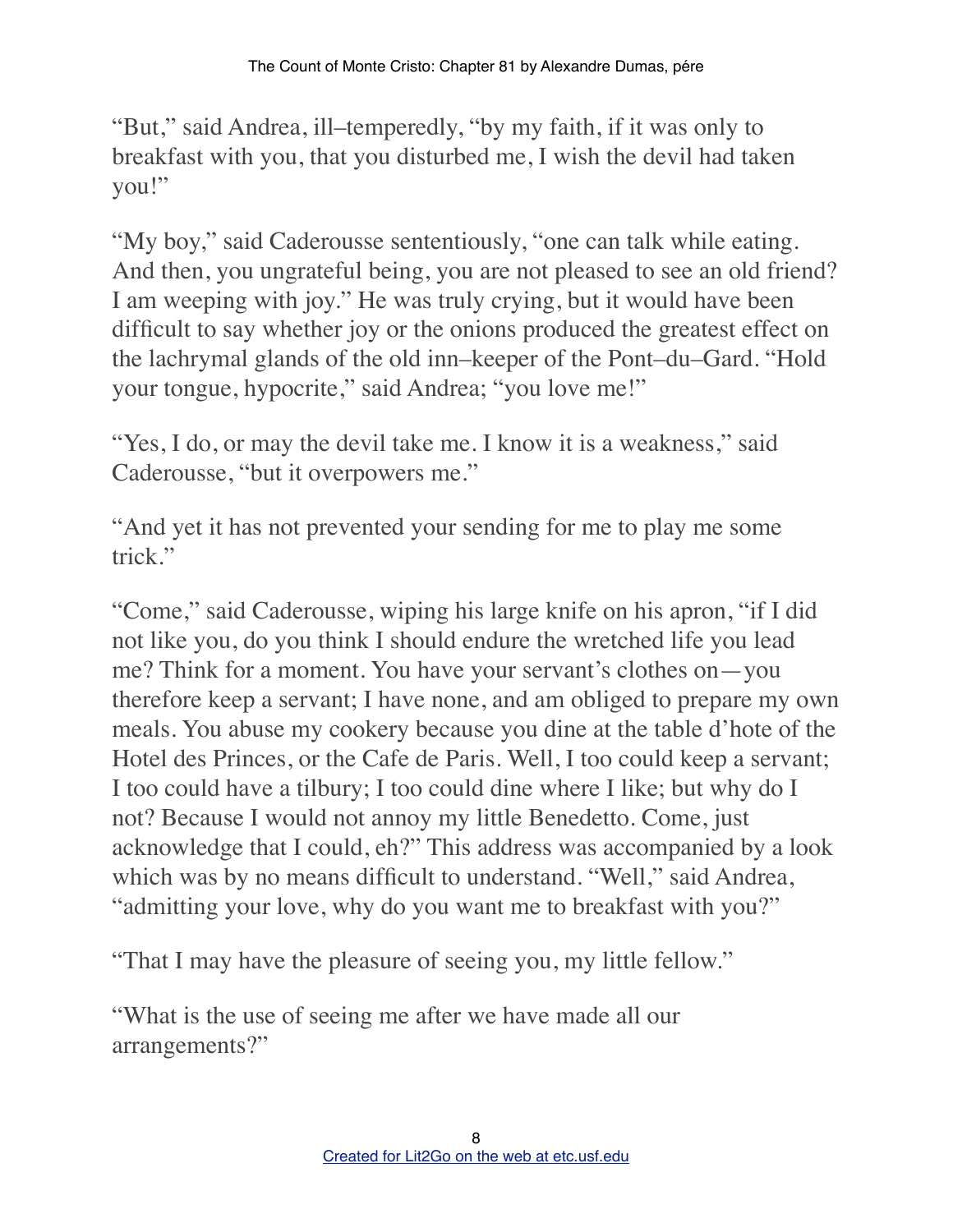"Eh, dear friend," said Caderousse, "are wills ever made without codicils? But you first came to breakfast, did you not? Well, sit down, and let us begin with these pilchards, and this fresh butter; which I have put on some vine–leaves to please you, wicked one. Ah, yes; you look at my room, my four straw chairs, my images, three francs each. But what do you expect? This is not the Hotel des Princes."

"Come, you are growing discontented, you are no longer happy; you, who only wish to live like a retired baker." Caderousse sighed. "Well, what have you to say? you have seen your dream realized."

"I can still say it is a dream; a retired baker, my poor Benedetto, is rich —he has an annuity."

"Well, you have an annuity."

"I have?"

"Yes, since I bring you your two hundred francs." Caderousse shrugged his shoulders. "It is humiliating," said he, "thus to receive money given grudgingly,—–an uncertain supply which may soon fail. You see I am obliged to economize, in case your prosperity should cease. Well, my friend, fortune is inconstant, as the chaplain of the regiment said. I know your prosperity is great, you rascal; you are to marry the daughter of Danglars."

"What? of Danglars?"

"Yes, to be sure; must I say Baron Danglars? I might as well say Count Benedetto. He was an old friend of mine and if he had not so bad a memory he ought to invite me to your wedding, seeing he came to mine. Yes, yes, to mine; gad, he was not so proud then,—he was an underclerk to the good M. Morrel. I have dined many times with him and the Count of Morcerf, so you see I have some high connections and were I to cultivate them a little, we might meet in the same drawing–rooms."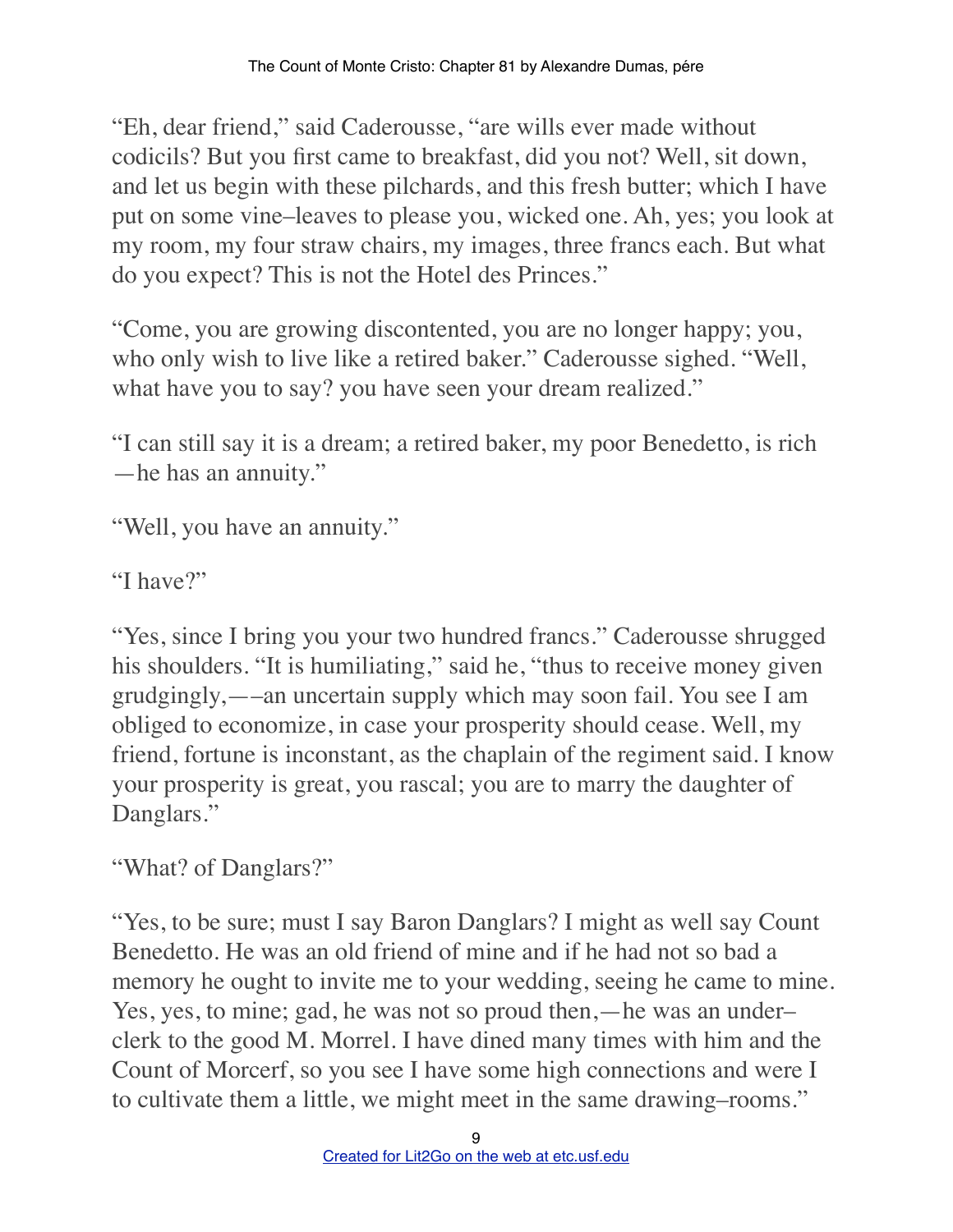"Come, your jealousy represents everything to you in the wrong light."

"That is all very fine, Benedetto mio, but I know what I am saying. Perhaps I may one day put on my best coat, and presenting myself at the great gate, introduce myself. Meanwhile let us sit down and eat." Caderousse set the example and attacked the breakfast with good appetite, praising each dish he set before his visitor. The latter seemed to have resigned himself; he drew the corks, and partook largely of the fish with the garlic and fat. "Ah, mate," said Caderousse, "you are getting on better terms with your old landlord!"

"Faith, yes," replied Andrea, whose hunger prevailed over every other feeling.

"So you like it, you rogue?"

"So much that I wonder how a man who can cook thus can complain of hard living."

"Do you see," said Caderousse, "all my happiness is marred by one thought?"

"What is that?"

"That I am dependent on another, I who have always gained my own livelihood honestly."

"Do not let that disturb you, I have enough for two."

"No, truly; you may believe me if you will; at the end of every month I am tormented by remorse."

"Good Caderousse!"

"So much so, that yesterday I would not take the two hundred francs."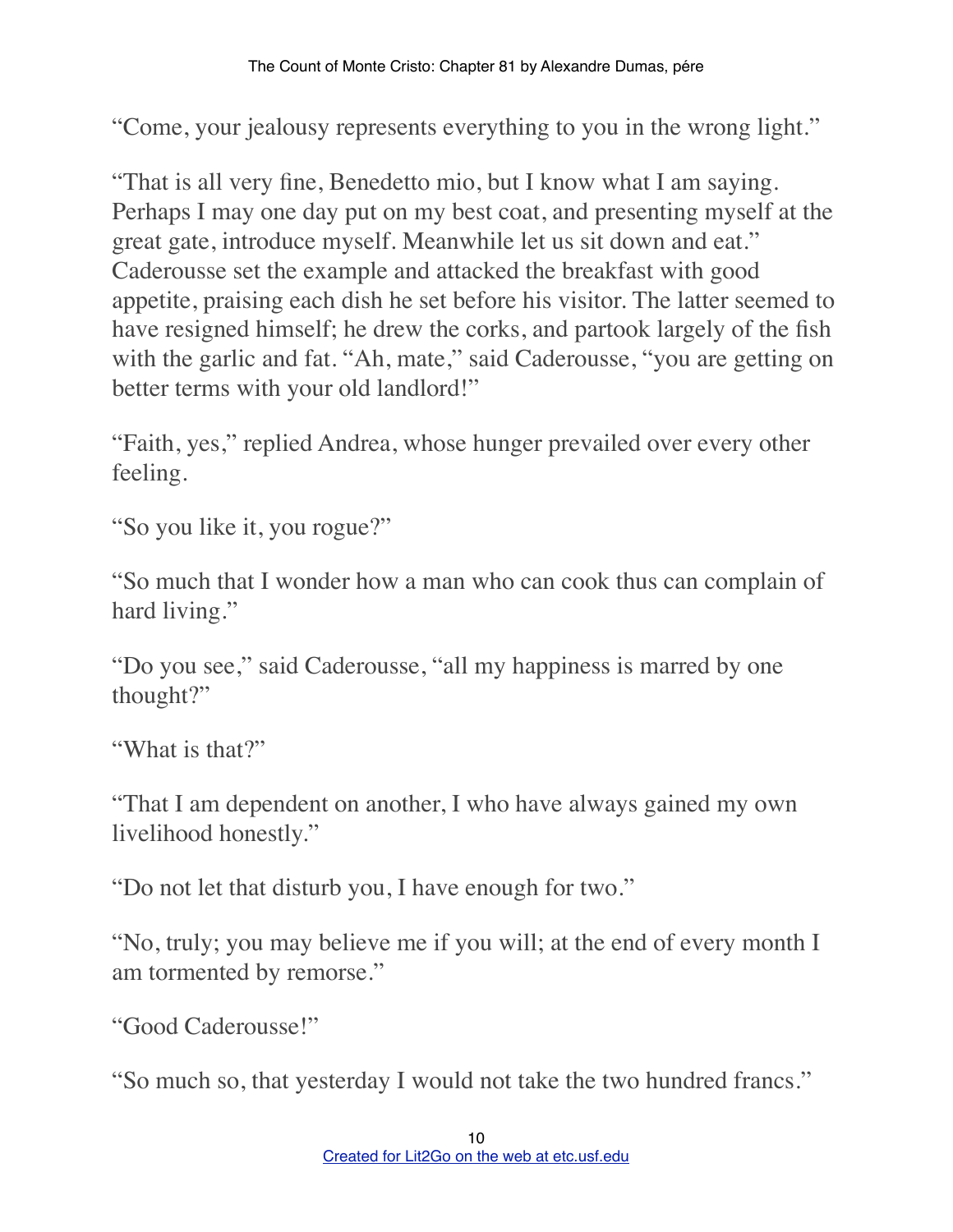"Yes, you wished to speak to me; but was it indeed remorse, tell me?"

"True remorse; and, besides, an idea had struck me." Andrea shuddered; he always did so at Caderousse's ideas. "It is miserable—do you see? always to wait till the end of the month."—"Oh," said Andrea philosophically, determined to watch his companion narrowly, "does not life pass in waiting? Do I, for instance, fare better? Well, I wait patiently,  $d$ o I not?"

"Yes; because instead of expecting two hundred wretched francs, you expect five or six thousand, perhaps ten, perhaps even twelve, for you take care not to let any one know the utmost. Down there, you always had little presents and Christmas–boxes which you tried to hide from your poor friend Caderousse. Fortunately he is a cunning fellow, that friend Caderousse."

"There you are beginning again to ramble, to talk again and again of the past! But what is the use of teasing me with going all over that again?"

"Ah, you are only one and twenty, and can forget the past; I am fifty, and am obliged to recollect it. But let us return to business."

"Yes."

"I was going to say, if I were in your place"—

"Well."

"I would realize"—

"How would you realize?"

"I would ask for six months' in advance, under pretence of being able to purchase a farm, then with my six months I would decamp."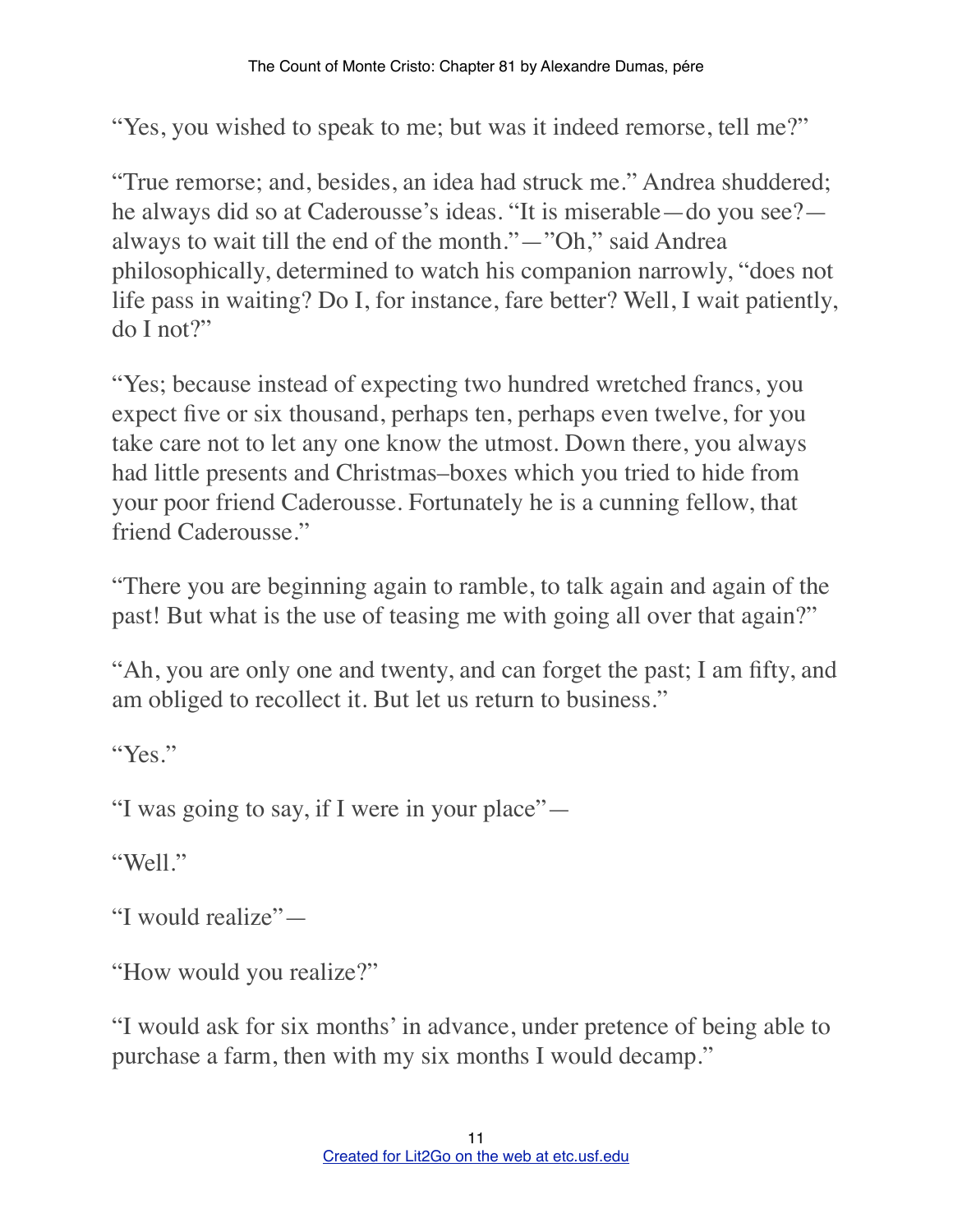"Well, well," said Andrea, "that isn't a bad idea."

"My dear friend," said Caderousse, "eat of my bread, and take my advice; you will be none the worse off, physically or morally."

"But," said Andrea, "why do you not act on the advice you gave me? Why do you not realize a six months', a year's advance even, and retire to Brussels? Instead of living the retired baker, you might live as a bankrupt, using his privileges; that would be very good."

"But how the devil would you have me retire on twelve hundred francs?"

"Ah, Caderousse," said Andrea, "how covetous you are! Two months ago you were dying with hunger."

"The appetite grows by what it feeds on," said Caderousse, grinning and showing his teeth, like a monkey laughing or a tiger growling. "And," added he, biting off with his large white teeth an enormous mouthful of bread, "I have formed a plan." Caderousse's plans alarmed Andrea still more than his ideas; ideas were but the germ, the plan was reality. "Let me see your plan; I dare say it is a pretty one."

"Why not? Who formed the plan by which we left the establishment of M——! eh? was it not I? and it was no bad one I believe, since here we are!"

"I do not say," replied Andrea, "that you never make a good one; but let us see your plan."

"Well," pursued Caderousse, "can you without expending one sou, put me in the way of getting fifteen thousand francs? No, fifteen thousand are not enough,—I cannot again become an honest man with less than thirty thousand francs."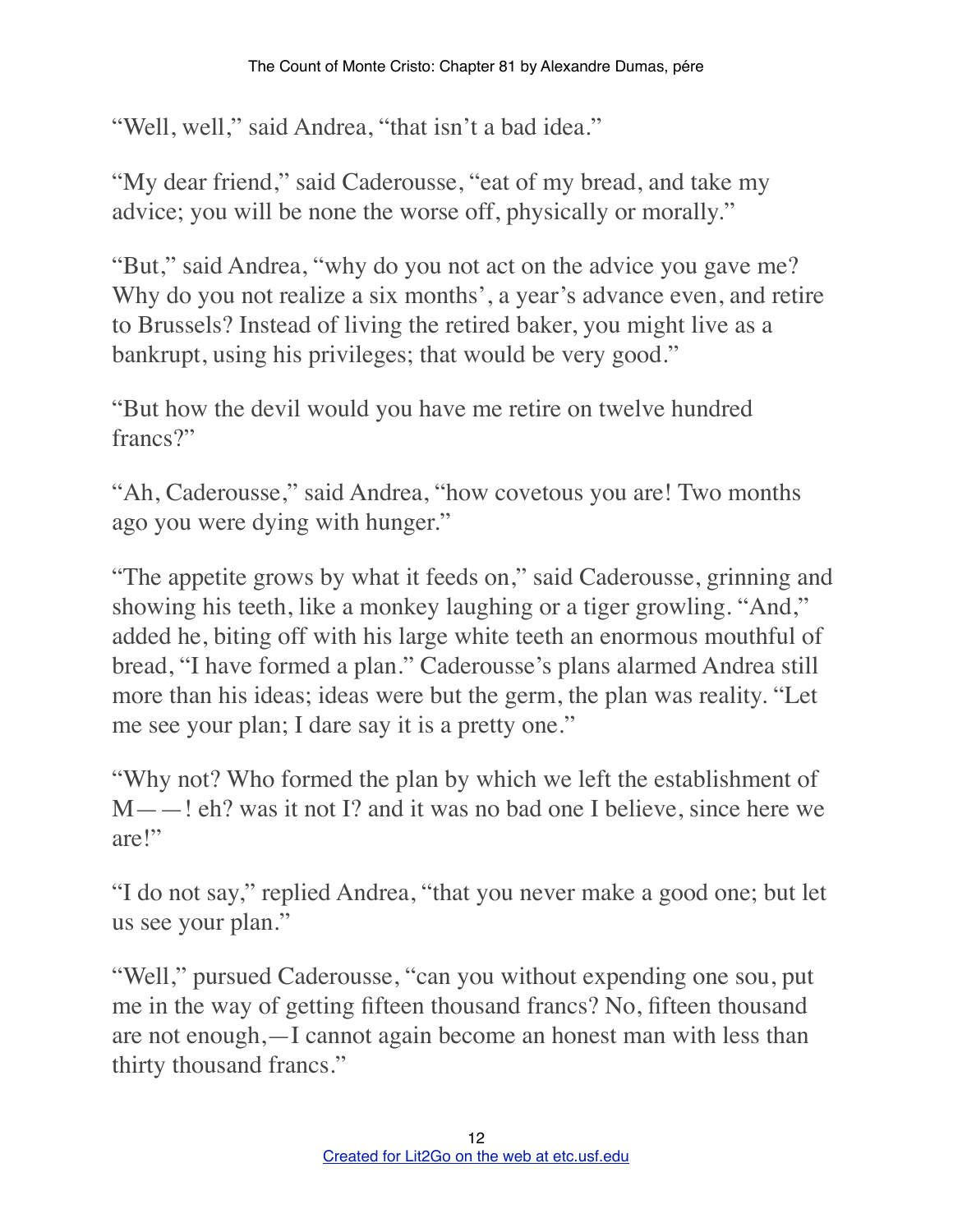"No," replied Andrea, dryly, "no, I cannot."

"I do not think you understand me," replied Caderousse, calmly; "I said without your laying out a sou."

"Do you want me to commit a robbery, to spoil all my good fortune and yours with mine—and both of us to be dragged down there again?"

"It would make very little difference to me," said Caderousse, "if I were retaken, I am a poor creature to live alone, and sometimes pine for my old comrades; not like you, heartless creature, who would be glad never to see them again." Andrea did more than tremble this time, he turned pale.

"Come, Caderousse, no nonsense!" said he.

"Don't alarm yourself, my little Benedetto, but just point out to me some means of gaining those thirty thousand francs without your assistance, and I will contrive it."

"Well, I'll see—I'll try to contrive some way," said Andrea.

"Meanwhile you will raise my monthly allowance to five hundred francs, my little fellow? I have a fancy, and mean to get a housekeeper."

"Well, you shall have your five hundred francs," said Andrea; "but it is very hard for me, my poor Caderousse—you take advantage"—

"Bah," said Caderousse, "when you have access to countless stores." One would have said Andrea anticipated his companion's words, so did his eye flash like lightning, but it was but for a moment. "True," he replied, "and my protector is very kind."

"That dear protector," said Caderousse; "and how much does he give you monthly?"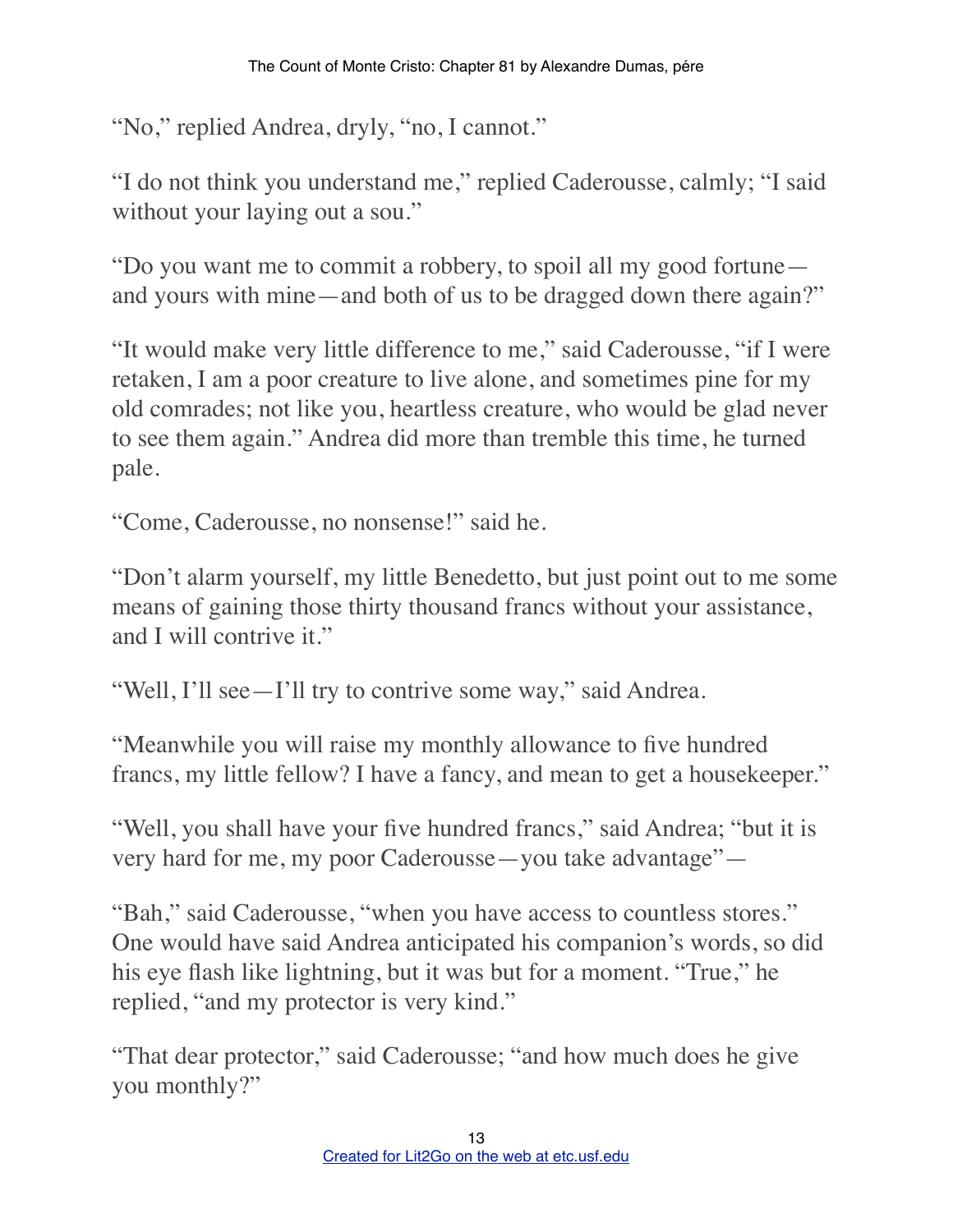"Five thousand francs."

"As many thousands as you give me hundreds! Truly, it is only bastards who are thus fortunate. Five thousand francs per month! What the devil can you do with all that?"

"Oh, it is no trouble to spend that; and I am like you, I want capital."

"Capital?—yes—I understand—every one would like capital."

"Well, and I shall get it."

"Who will give it to you—your prince?"

"Yes, my prince. But unfortunately I must wait."

"You must wait for what?" asked Caderousse.

"For his death."

"The death of your prince?"

"Yes"

"How so?"

"Because he has made his will in my favor."

"Indeed?"

"On my honor."

"For how much?"

"For five hundred thousand."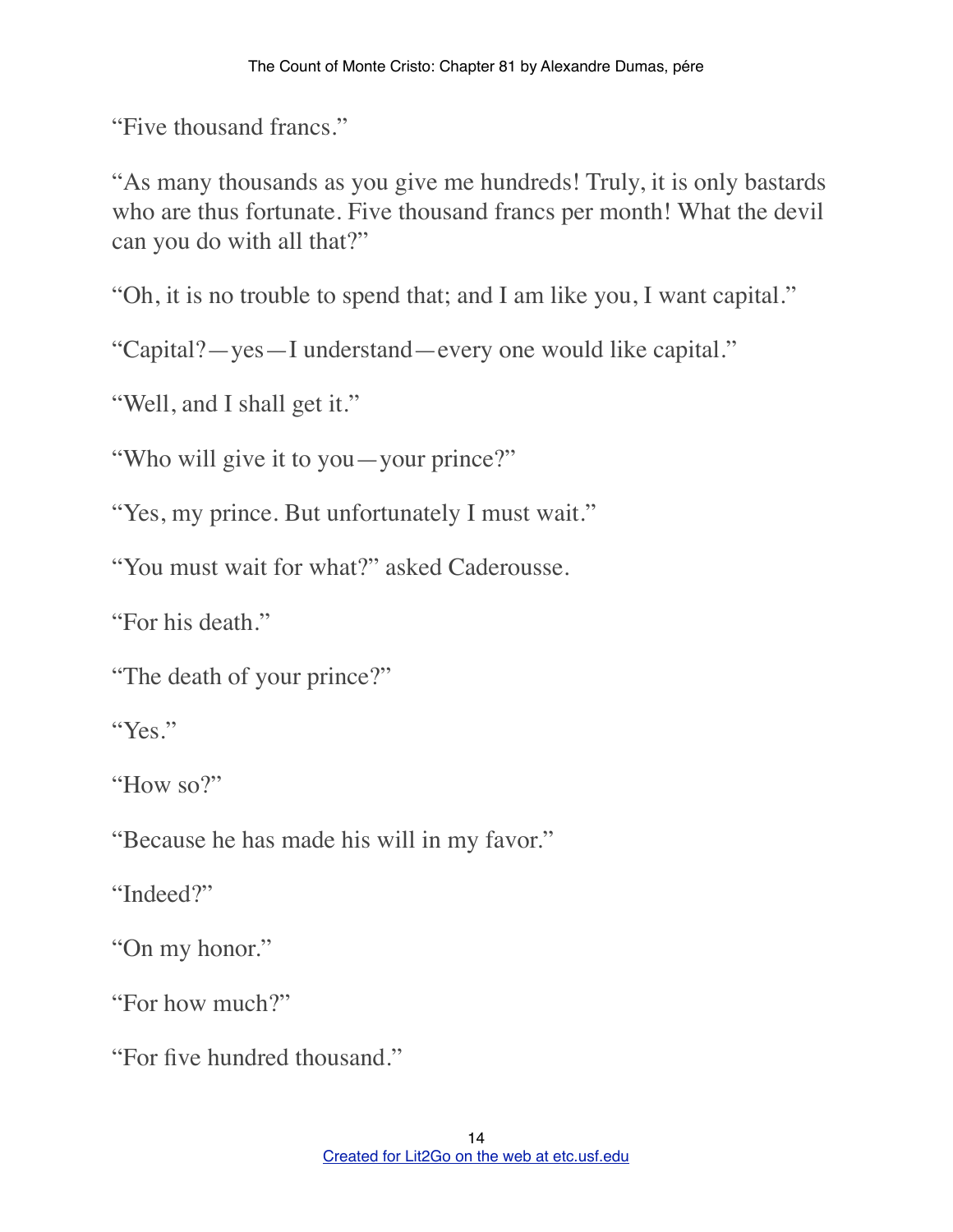"Only that? It's little enough."

"But so it is."

"No it cannot be!"

"Are you my friend, Caderousse?"

"Yes, in life or death."

"Well, I will tell you a secret."

"What is it?"

"But remember"—

"Ah, pardieu, mute as a carp."

"Well, I think"—Andrea stopped and looked around.

"You think? Do not fear; pardieu, we are alone."

"I think I have discovered my father."

"Your true father?"

"Yes."

"Not old Cavalcanti?"

"No, for he has gone again; the true one, as you say."

"And that father is"—

"Well, Caderousse, it is Monte Cristo."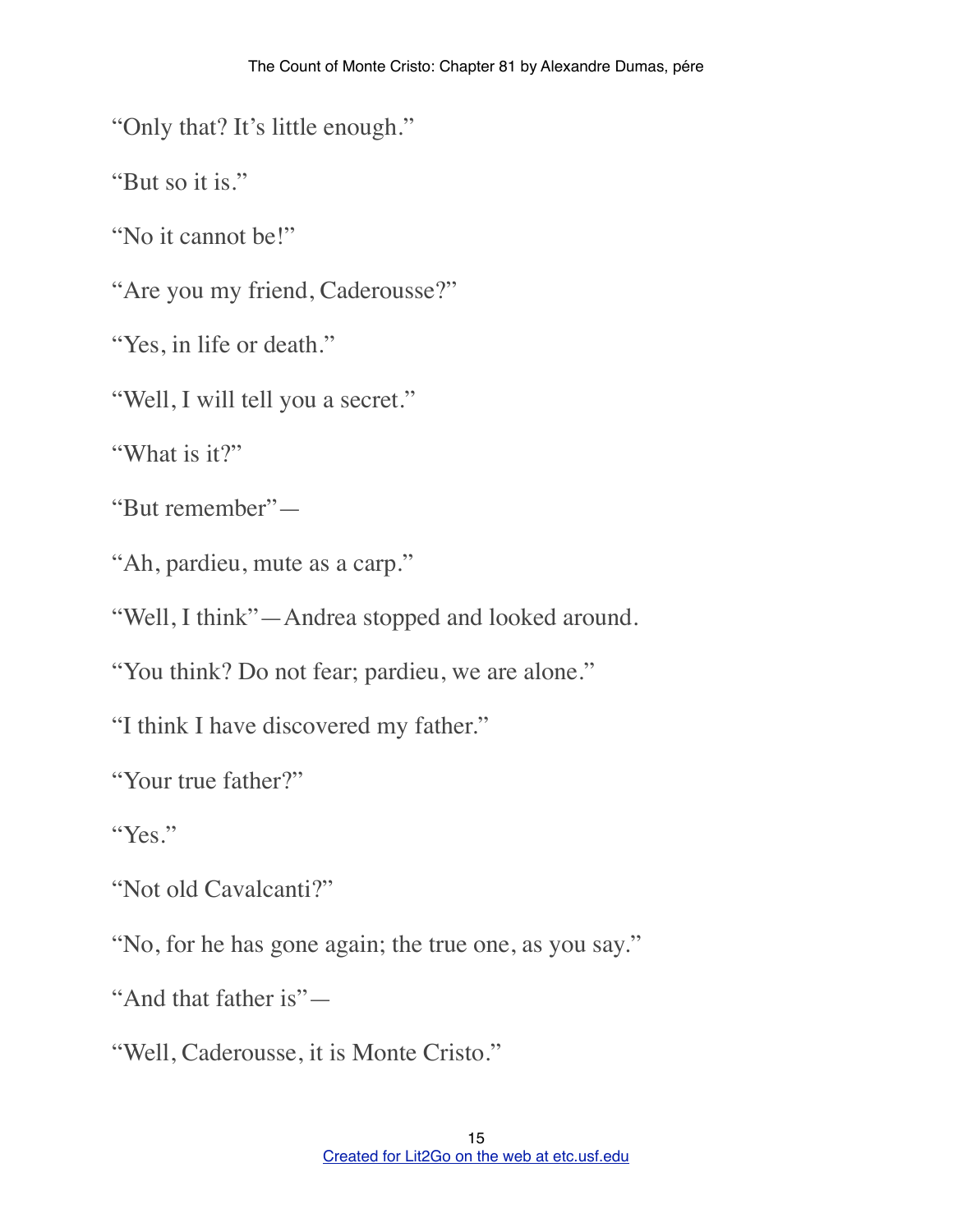"Bah!"

"Yes, you understand, that explains all. He cannot acknowledge me openly, it appears, but he does it through M. Cavalcanti, and gives him fifty thousand francs for it."

"Fifty thousand francs for being your father? I would have done it for half that, for twenty thousand, for fifteen thousand; why did you not think of me, ungrateful man?"

"Did I know anything about it, when it was all done when I was down there?"

"Ah, truly? And you say that by his will"—

"He leaves me five hundred thousand livres."

"Are you sure of it?"

"He showed it me; but that is not all—there is a codicil, as I said just now."

"Probably."

"And in that codicil he acknowledges me."

"Oh, the good father, the brave father, the very honest father!" said Caderousse, twirling a plate in the air between his two hands.

"Now say if I conceal anything from you?"

"No, and your confidence makes you honorable in my opinion; and your princely father, is he rich, very rich?"

"Yes, he is that; he does not himself know the amount of his fortune."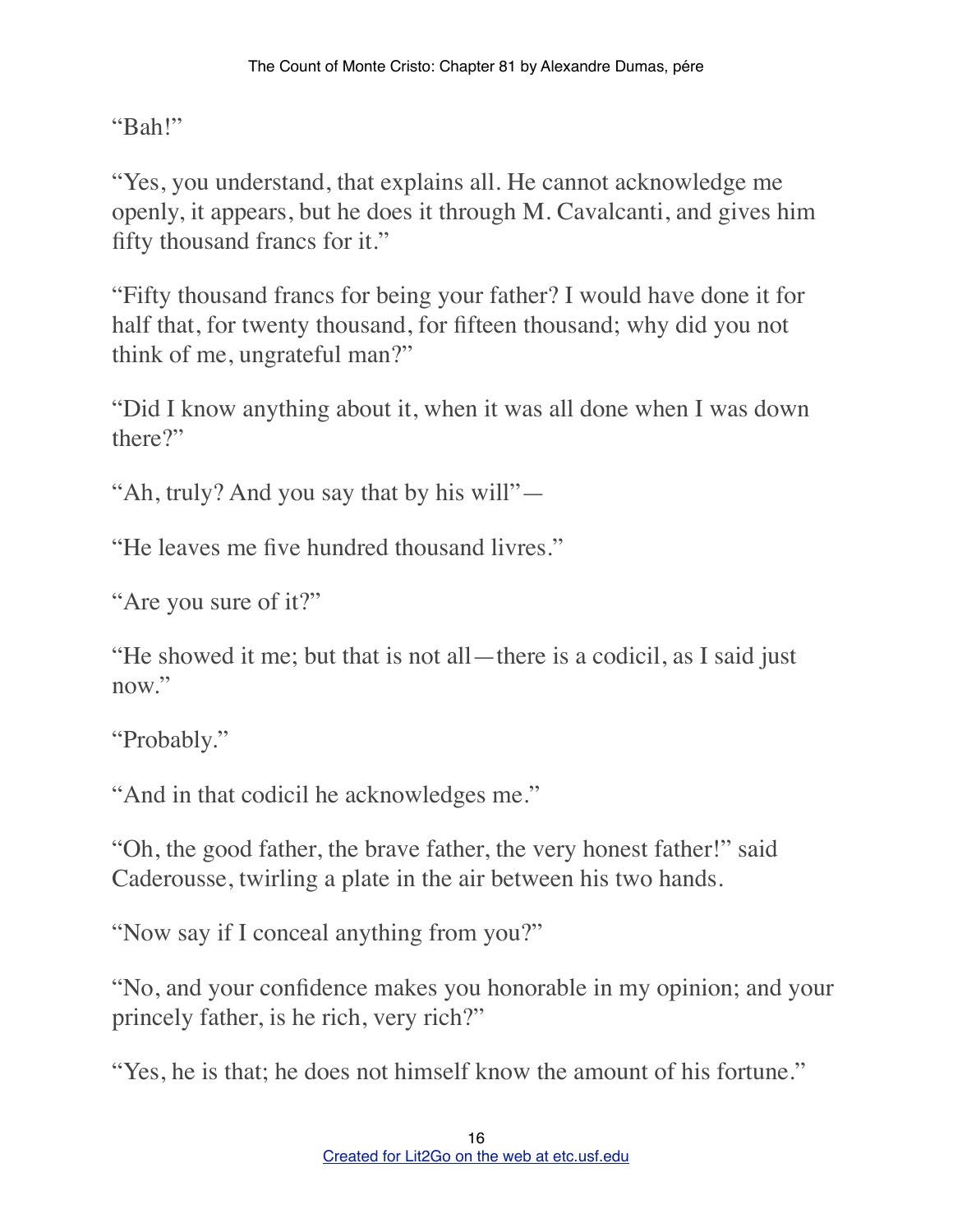"Is it possible?"

"It is evident enough to me, who am always at his house. The other day a banker's clerk brought him fifty thousand francs in a portfolio about the size of your plate; yesterday his banker brought him a hundred thousand francs in gold." Caderousse was filled with wonder; the young man's words sounded to him like metal, and he thought he could hear the rushing of cascades of louis. "And you go into that house?" cried he briskly.

"When I like."

Caderousse was thoughtful for a moment. It was easy to perceive he was revolving some unfortunate idea in his mind. Then suddenly,—"How I should like to see all that," cried he; "how beautiful it must be!"

"It is, in fact, magnificent," said Andrea.

"And does he not live in the Champs–Elysees?"

"Yes, No. 30."

"Ah," said Caderousse, "No. 30."

"Yes, a fine house standing alone, between a court–yard and a garden, you must know it."

"Possibly; but it is not the exterior I care for, it is the interior. What beautiful furniture there must be in it!"

"Have you ever seen the Tuileries?"

"No."

"Well, it surpasses that."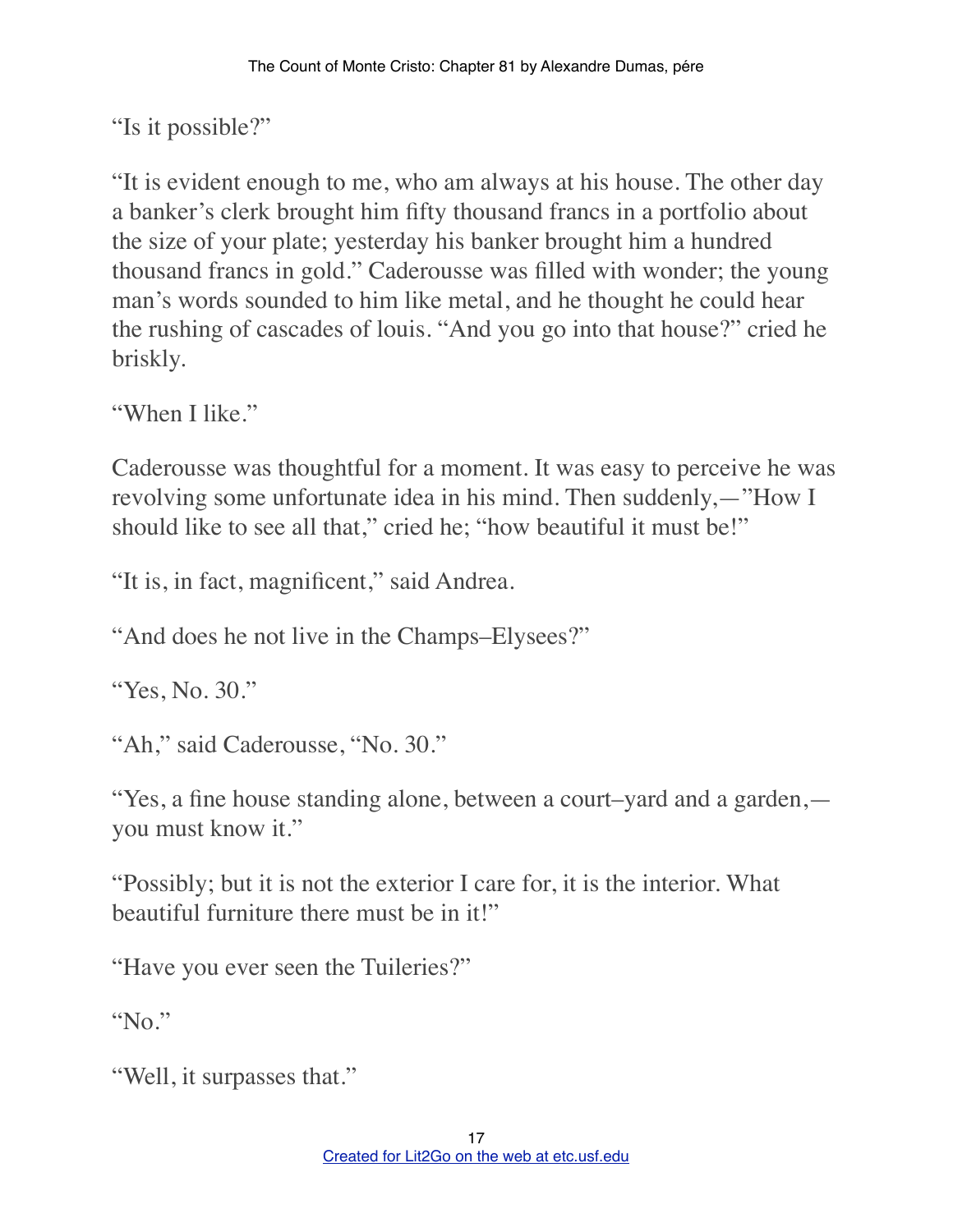"It must be worth one's while to stoop, Andrea, when that good M. Monte Cristo lets fall his purse."

"It is not worth while to wait for that," said Andrea; "money is as plentiful in that house as fruit in an orchard."

"But you should take me there one day with you."

"How can I? On what plea?"

"You are right; but you have made my mouth water. I must absolutely see it; I shall find a way."

"No nonsense, Caderousse!"

"I will offer myself as floor–polisher."

"The rooms are all carpeted."

"Well, then, I must be contented to imagine it."

"That is the best plan, believe me."

"Try, at least, to give me an idea of what it is."

"How can I?"

"Nothing is easier. Is it large?"

"Middling."

"How is it arranged?"

"Faith, I should require pen, ink, and paper to make a plan."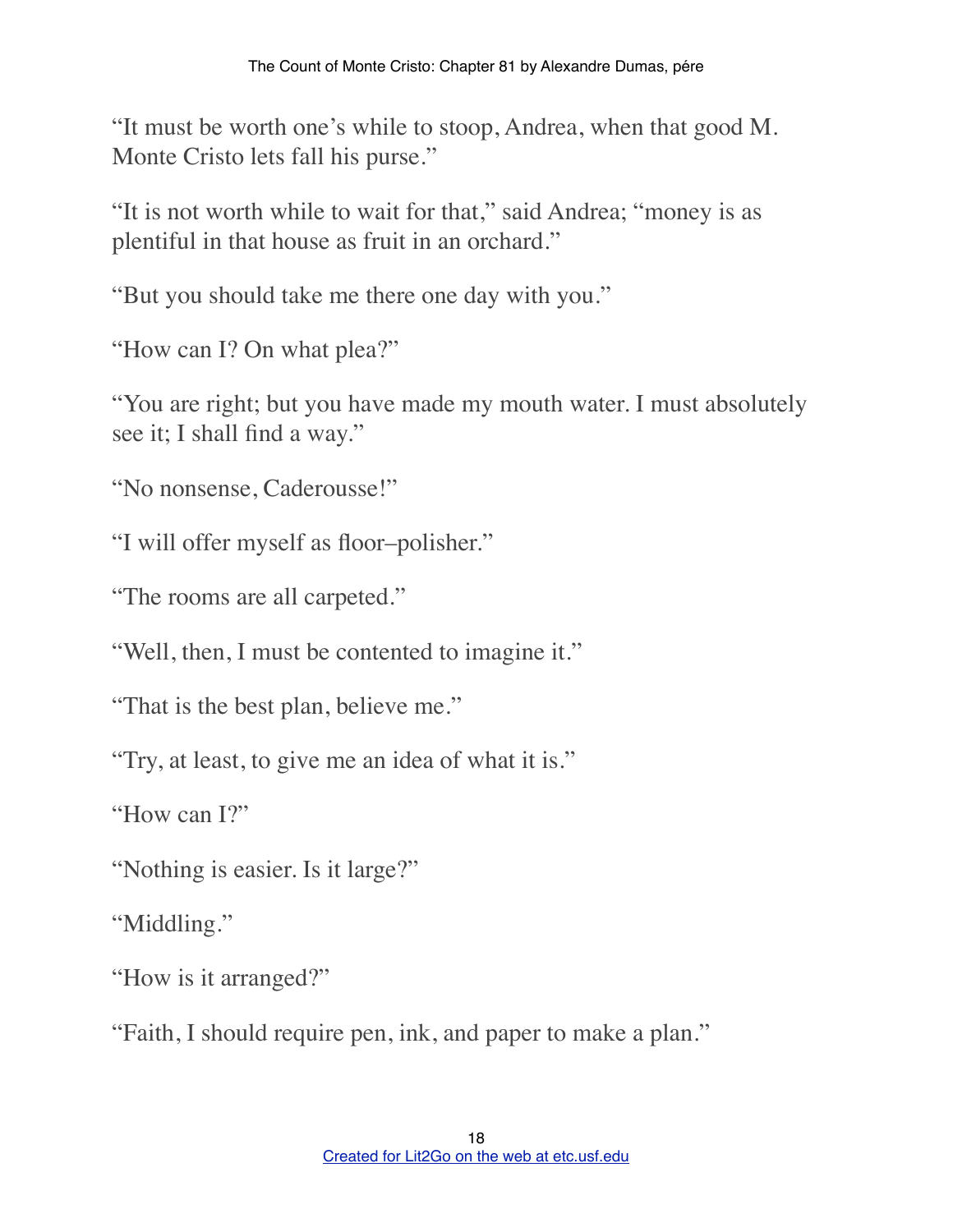"They are all here," said Caderousse, briskly. He fetched from an old secretary a sheet of white paper and pen and ink. "Here," said Caderousse, "draw me all that on the paper, my boy." Andrea took the pen with an imperceptible smile and began. "The house, as I said, is between the court and the garden; in this way, do you see?" Andrea drew the garden, the court and the house.

"High walls?"

"Not more than eight or ten feet."

"That is not prudent," said Caderousse.

"In the court are orange–trees in pots, turf, and clumps of flowers."

"And no steel–traps?"

"No."

"The stables?"

"Are on either side of the gate, which you see there." And Andrea continued his plan.

"Let us see the ground floor," said Caderousse.

"On the ground–floor, dining–room, two drawing–rooms, billiard–room, staircase in the hall, and a little back staircase."

"Windows?"

"Magnificent windows, so beautiful, so large, that I believe a man of your size should pass through each frame."

"Why the devil have they any stairs with such windows?"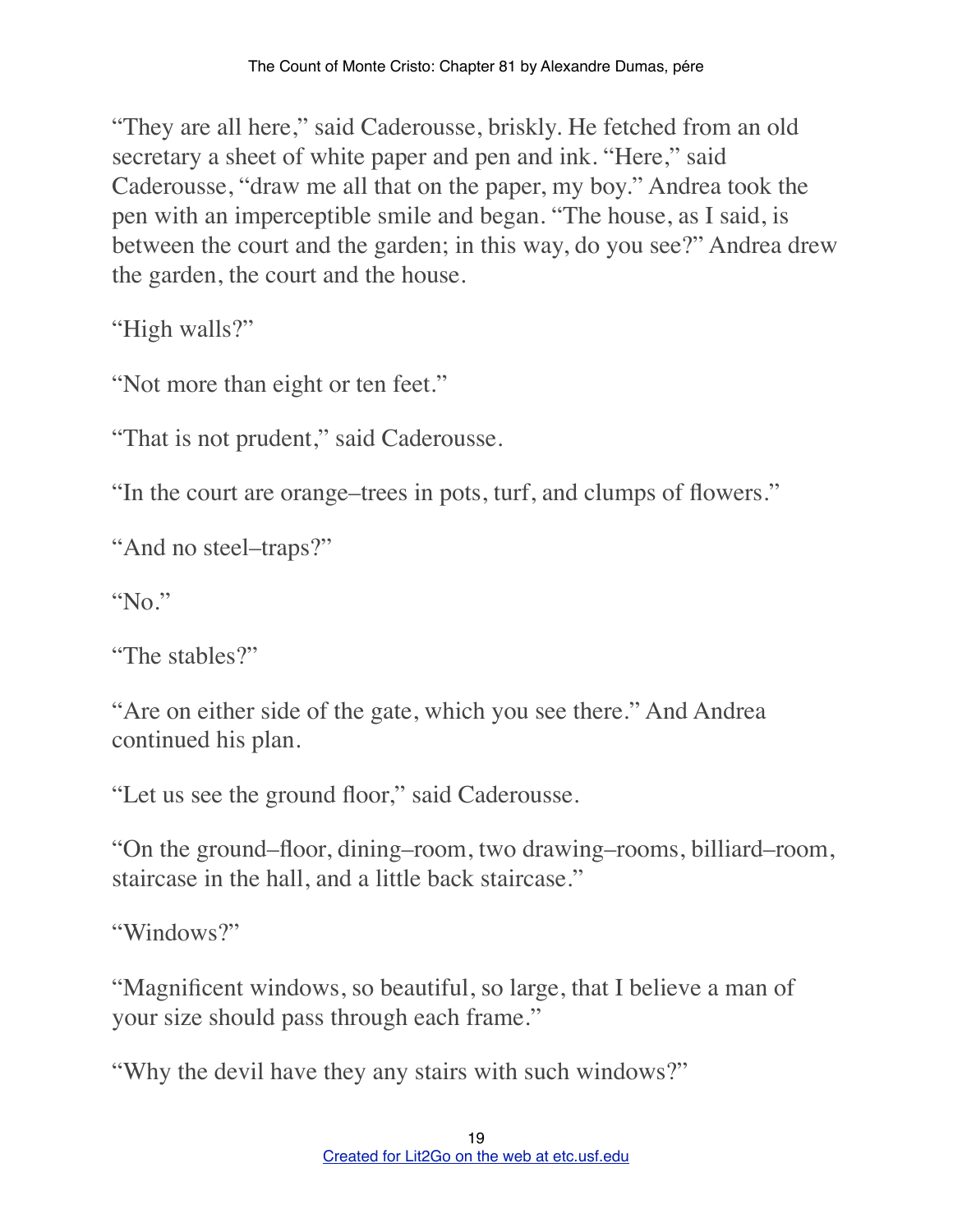"Luxury has everything."

"But shutters?"

"Yes, but they are never used. That Count of Monte Cristo is an original, who loves to look at the sky even at night."

"And where do the servants sleep?"

"Oh, they have a house to themselves. Picture to yourself a pretty coach–house at the right–hand side where the ladders are kept. Well, over that coach–house are the servants' rooms, with bells corresponding with the different apartments."

```
"Ah, diable—bells did you say?"
```

```
"What do you mean?"
```
"Oh, nothing! I only say they cost a load of money to hang, and what is the use of them, I should like to know?"

"There used to be a dog let loose in the yard at night, but it has been taken to the house at Auteuil, to that you went to, you know."

"Yes."

"I was saying to him only yesterday, 'You are imprudent, Monsieur Count; for when you go to Auteuil and take your servants the house is left unprotected.' Well,' said he, 'what next?' 'Well, next, some day you will be robbed."

"What did he answer?"

"He quietly said, 'What do I care if I am?'"

"Andrea, he has some secretary with a spring."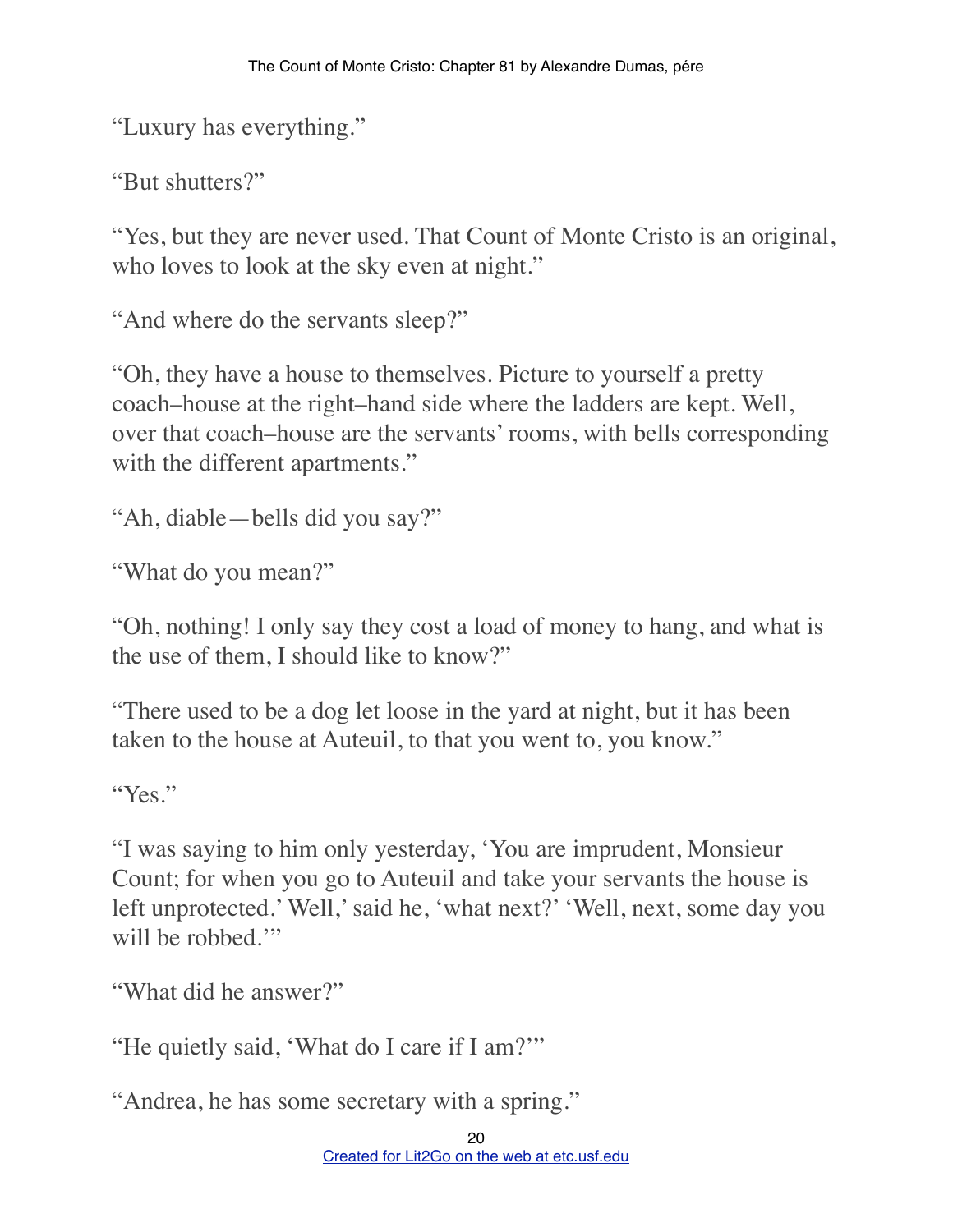"How do you know?"

"Yes, which catches the thief in a trap and plays a tune. I was told there were such at the last exhibition."

"He has simply a mahogany secretary, in which the key is always kept."

"And he is not robbed?"

"No; his servants are all devoted to him."

"There ought to be some money in that secretary?"

"There may be. No one knows what there is."

"And where is it?"

"On the first floor."

"Sketch me the plan of that floor, as you have done of the ground floor, my boy."

"That is very simple." Andrea took the pen. "On the first story, do you see, there is the anteroom and the drawing–room; to the right of the drawing–room, a library and a study; to the left, a bedroom and a dressing–room. The famous secretary is in the dressing–room."

"Is there a window in the dressing–room?"

"Two,—one here and one there." Andrea sketched two windows in the room, which formed an angle on the plan, and appeared as a small square added to the rectangle of the bedroom. Caderousse became thoughtful. "Does he often go to Auteuil?" added he.

"Two or three times a week. To–morrow, for instance, he is going to spend the day and night there."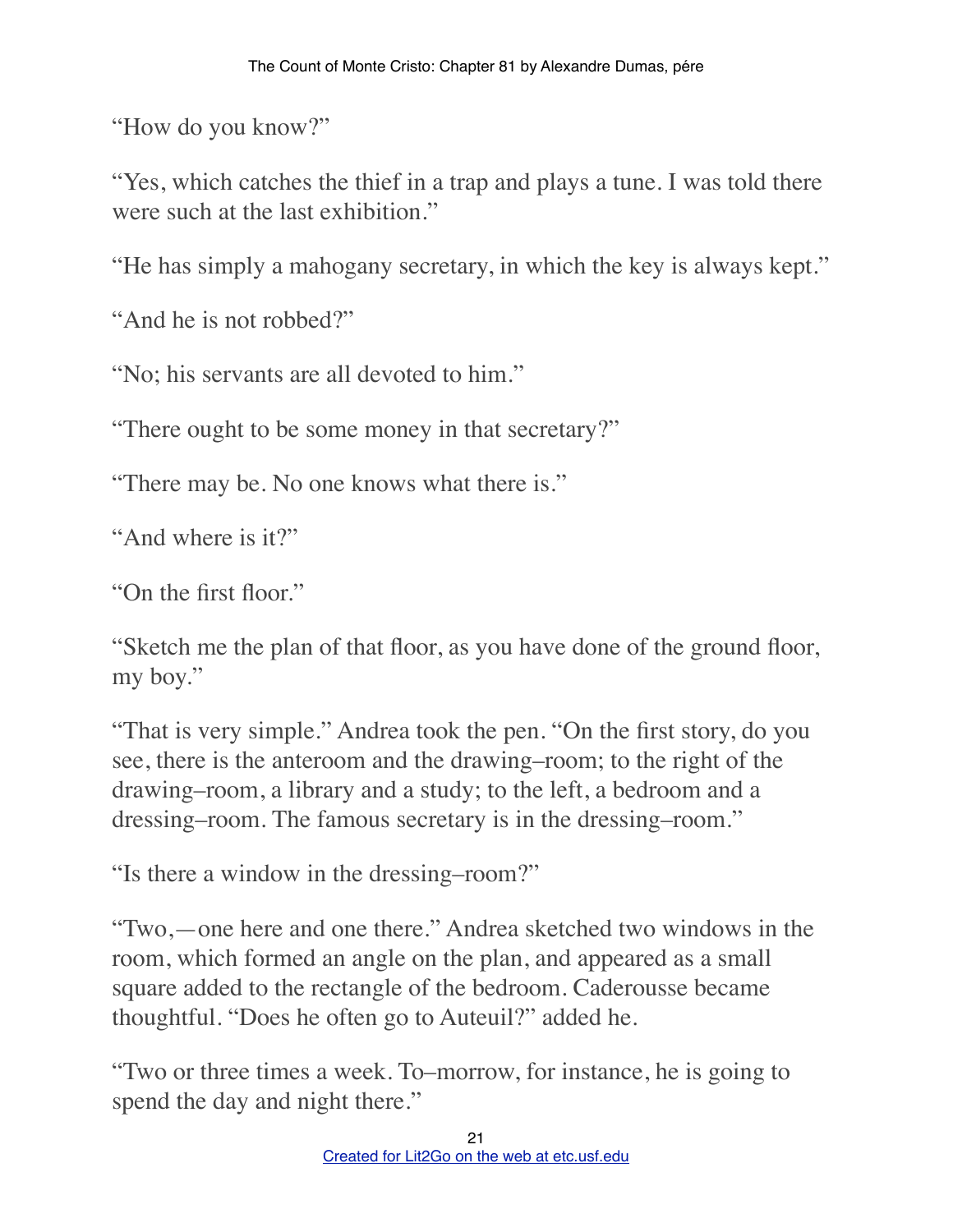"Are you sure of it?"

"He has invited me to dine there."

"There's a life for you," said Caderousse; "a town house and a country house."

"That is what it is to be rich."

"And shall you dine there?"

"Probably."

"When you dine there, do you sleep there?"

"If I like; I am at home there." Caderousse looked at the young man, as if to get at the truth from the bottom of his heart. But Andrea drew a cigar–case from his pocket, took a havana, quietly lit it, and began smoking. "When do you want your twelve hundred francs?" said he to Caderousse.

"Now, if you have them." Andrea took five and twenty louis from his pocket.

"Yellow boys?" said Caderousse; "no, I thank you."

"Oh, you despise them."

"On the contrary, I esteem them, but will not have them."

"You can change them, idiot; gold is worth five sous."

"Exactly; and he who changes them will follow friend Caderousse, lay hands on him, and demand what farmers pay him their rent in gold. No nonsense, my good fellow; silver simply, round coins with the head of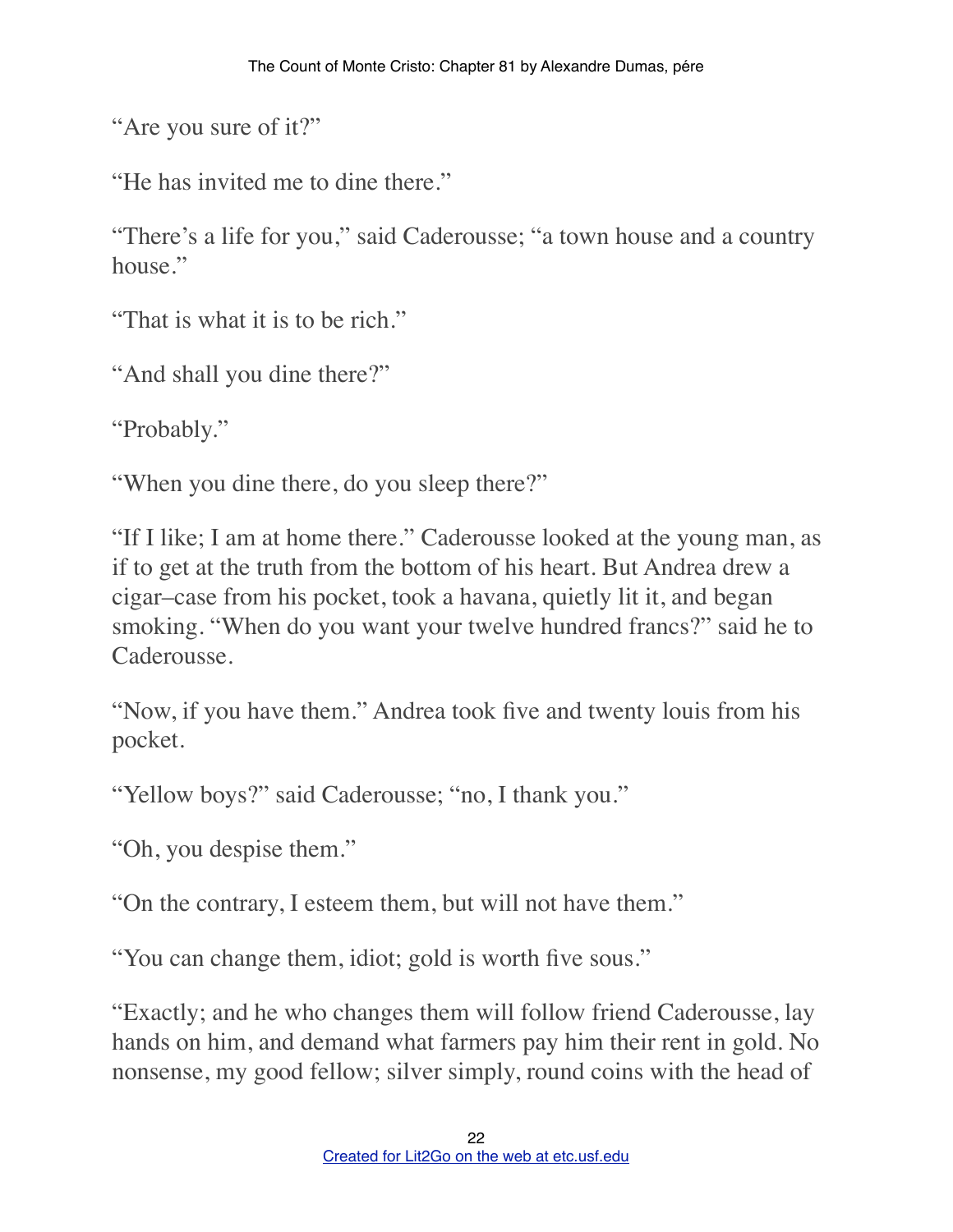some monarch or other on them. Anybody may possess a five–franc piece."

"But do you suppose I carry five hundred francs about with me? I should want a porter."

"Well, leave them with your porter; he is to be trusted. I will call for them."

"To–day?"

"No, to–morrow; I shall not have time to day."

"Well, to–morrow I will leave them when I go to Auteuil."

"May I depend on it?"

"Certainly."

"Because I shall secure my housekeeper on the strength of it."

"Now see here, will that be all? Eh? And will you not torment me any more?"

"Never." Caderousse had become so gloomy that Andrea feared he should be obliged to notice the change. He redoubled his gayety and carelessness. "How sprightly you are," said Caderousse; "One would say you were already in possession of your property."

"No, unfortunately; but when I do obtain it"—

"Well?"

"I shall remember old friends, I can tell you that."

"Yes, since you have such a good memory."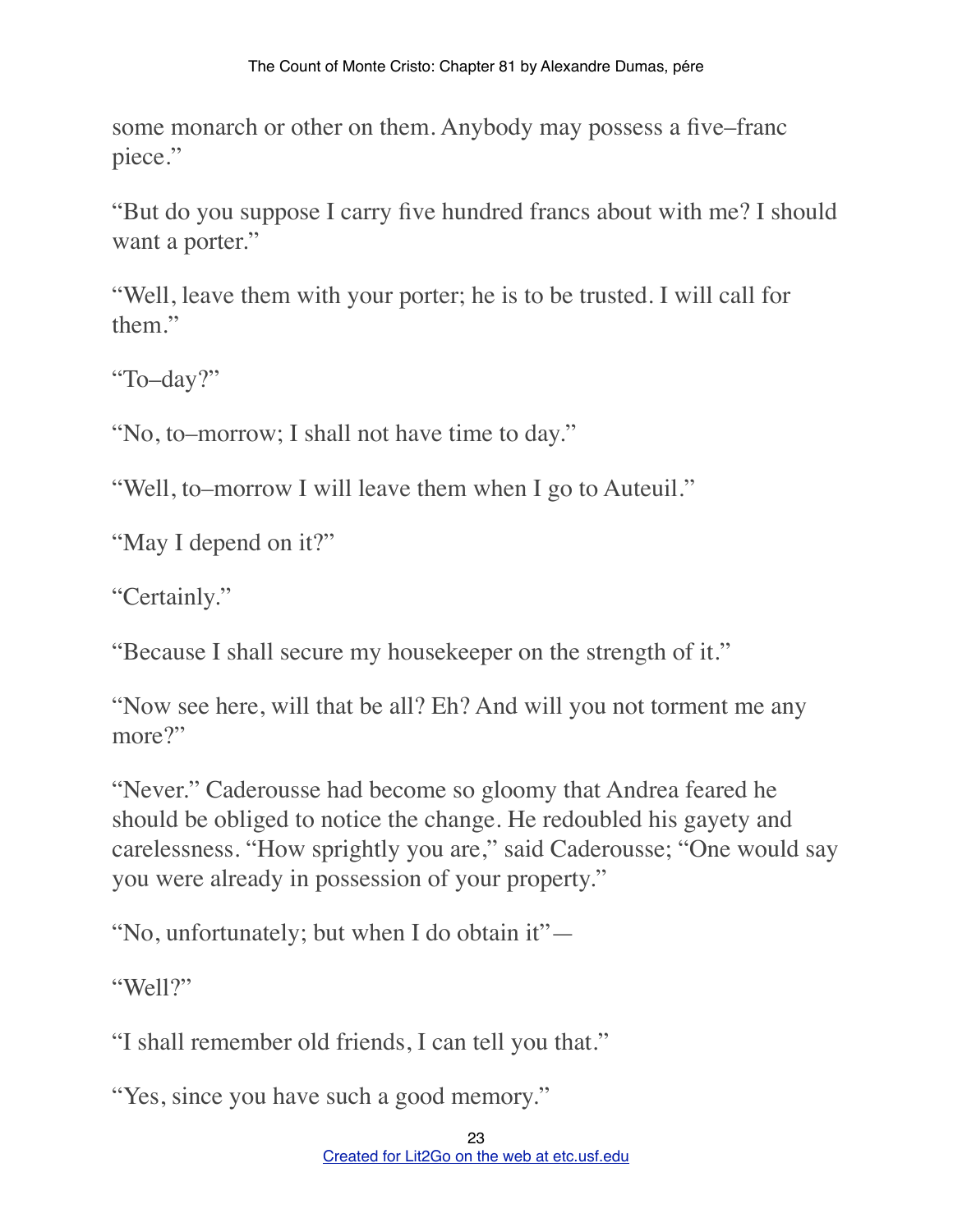"What do you want? It looks as if you were trying to fleece me?"

"I? What an idea! I, who am going to give you another piece of good advice."

"What is it?"

"To leave behind you the diamond you have on your finger. We shall both get into trouble. You will ruin both yourself and me by your folly."

"How so?" said Andrea.

"How? You put on a livery, you disguise yourself as a servant, and yet keep a diamond on your finger worth four or five thousand francs."

"You guess well."

"I know something of diamonds; I have had some."

"You do well to boast of it," said Andrea, who, without becoming angry, as Caderousse feared, at this new extortion, quietly resigned the ring. Caderousse looked so closely at it that Andrea well knew that he was examining to see if all the edges were perfect.

"It is a false diamond," said Caderousse.

"You are joking now," replied Andrea.

"Do not be angry, we can try it." Caderousse went to the window, touched the glass with it, and found it would cut.

"Confiteor," said Caderousse, putting the diamond on his little finger; "I was mistaken; but those thieves of jewellers imitate so well that it is no longer worth while to rob a jeweller's shop—it is another branch of industry paralyzed."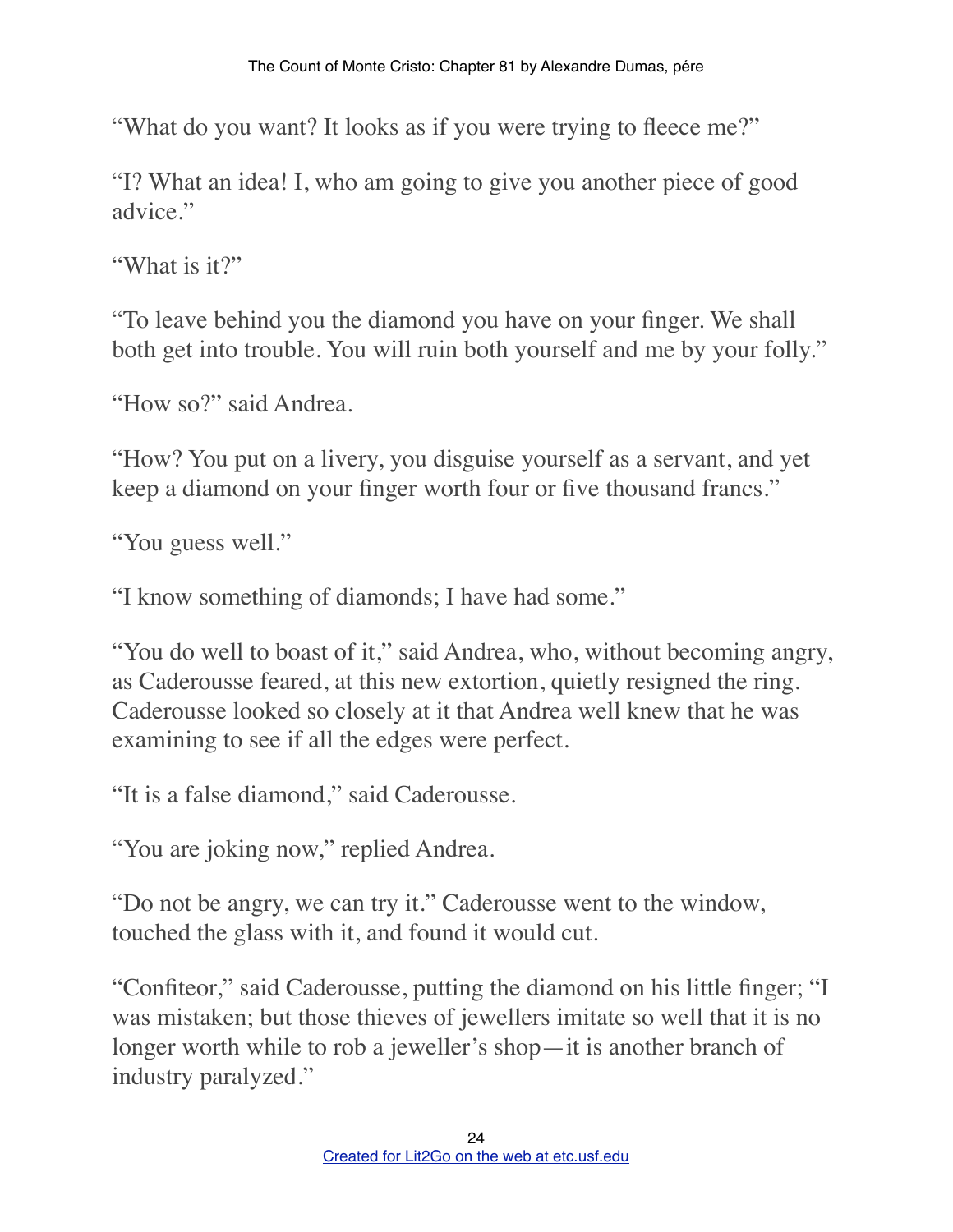"Have you finished?" said Andrea,—"do you want anything more? will you have my waistcoat or my hat? Make free, now you have begun."

"No; you are, after all, a good companion; I will not detain you, and will try to cure myself of my ambition."

"But take care the same thing does not happen to you in selling the diamond you feared with the gold."

"I shall not sell it—do not fear."

"Not at least till the day after to–morrow," thought the young man.

"Happy rogue," said Caderousse; "you are going to find your servants, your horses, your carriage, and your betrothed!"

"Yes," said Andrea.

"Well, I hope you will make a handsome wedding–present the day you marry Mademoiselle Danglars."

"I have already told you it is a fancy you have taken in your head."

"What fortune has she?"

"But I tell you"—

"A million?" Andrea shrugged his shoulders.

"Let it be a million," said Caderousse; "you can never have so much as I wish you."

"Thank you," said the young man.